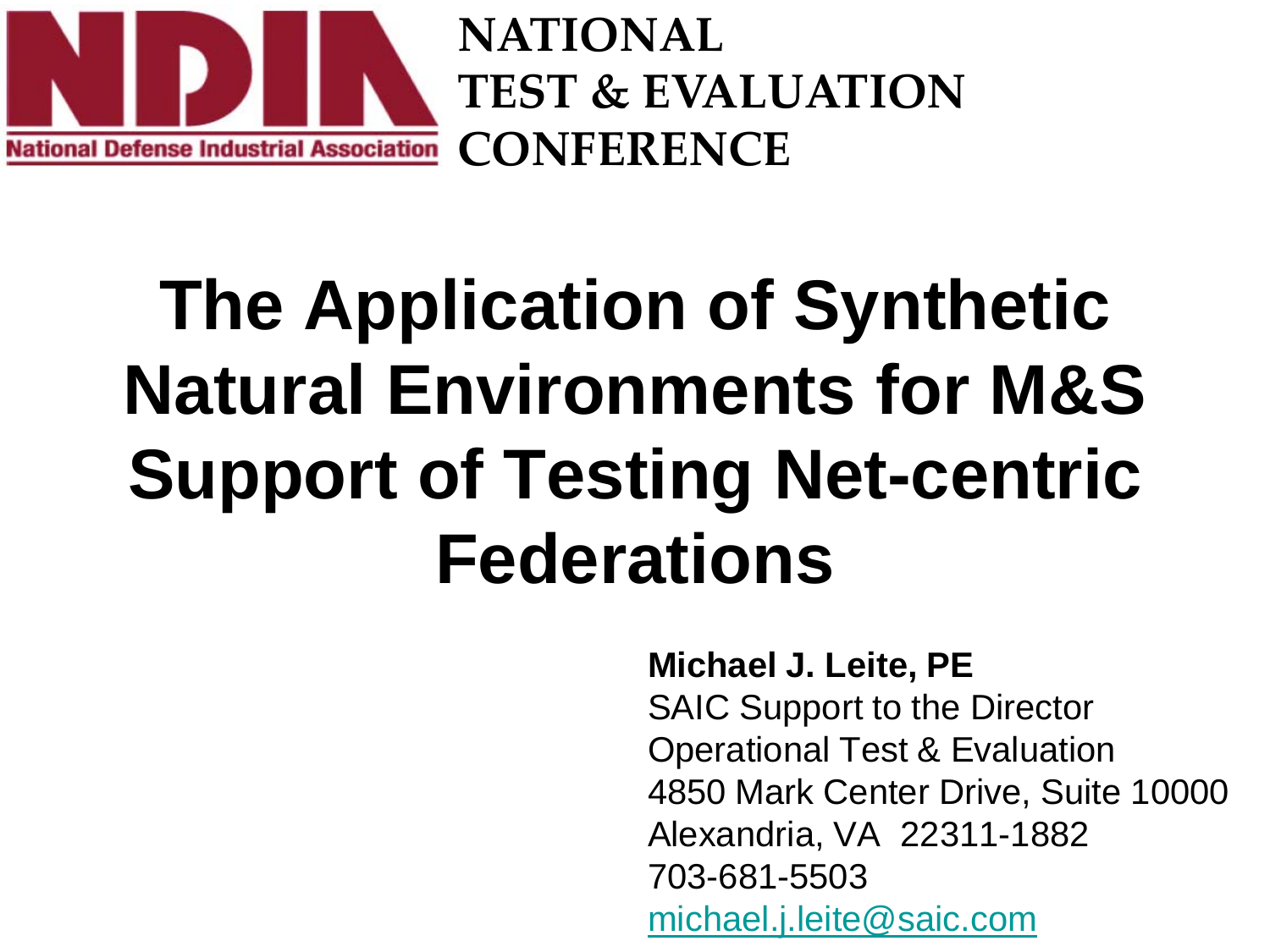# Purpose

- To examine the considerations to be addressed by the tester in the development of a synthetic natural environment (SNE) for use with M&S federations that are supporting a test event.
- Objectives
	- State the significance of SNE to M&S and T&E
	- Describe how a SNE is developed
	- Describe how SNE data are exchanged
	- List examples of SNE applications in LVC for T&E
	- State how SNE implementations may be assessed for T&E adequacy

**The tester must be convinced that the synthetic natural environment is a valid representation of the real world in which the system under test must operate.**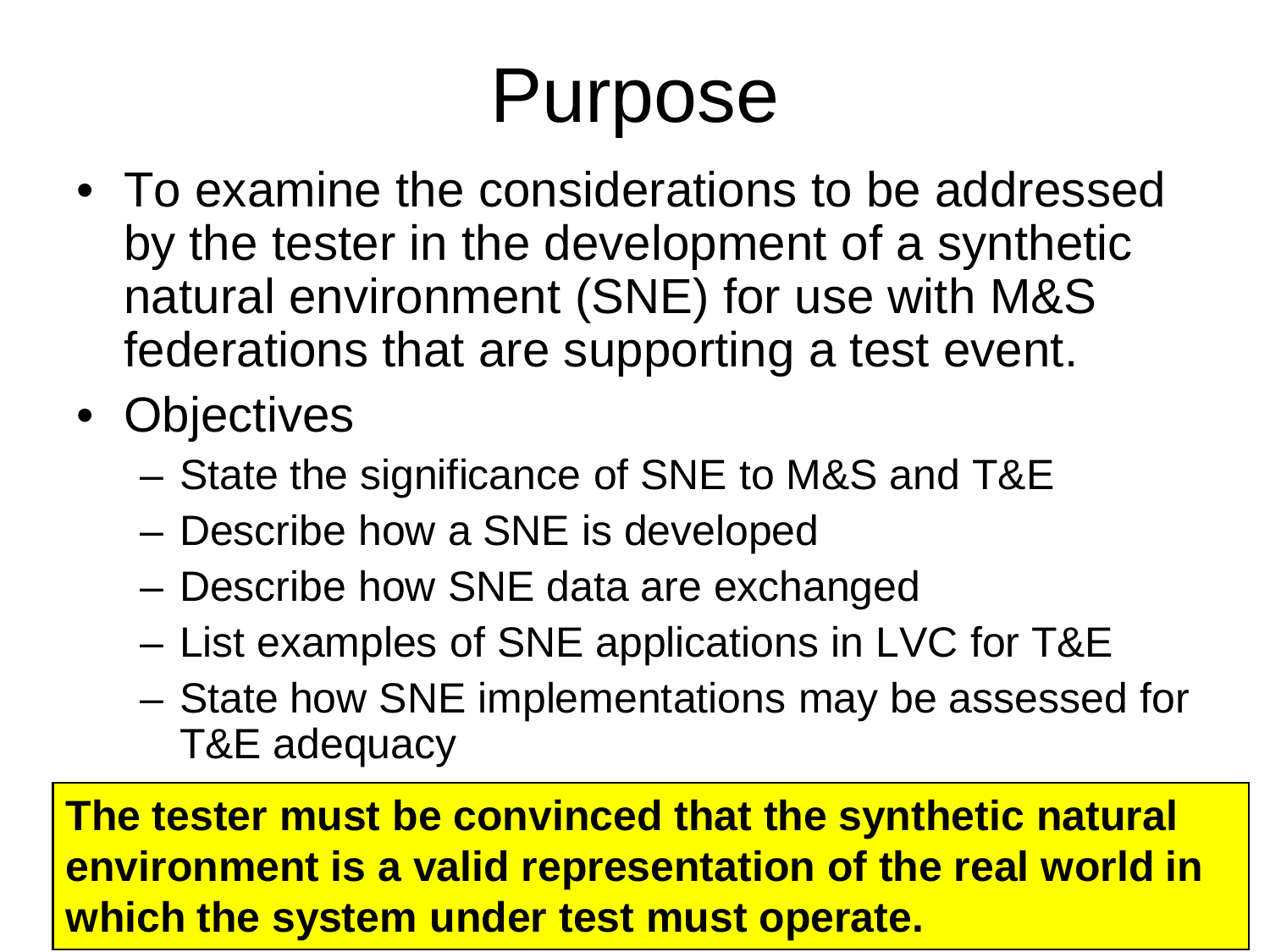# **Outline**

- Introduction
- Environmental Data Considerations
	- time, position, lines of sight, propagation and weather
- Environmental Effects – EDCSS
- Integration of live, virtual and constructive elements.
- Exchange of SNE Data – SEDRIS
- Synthetic Natural Environments & Testing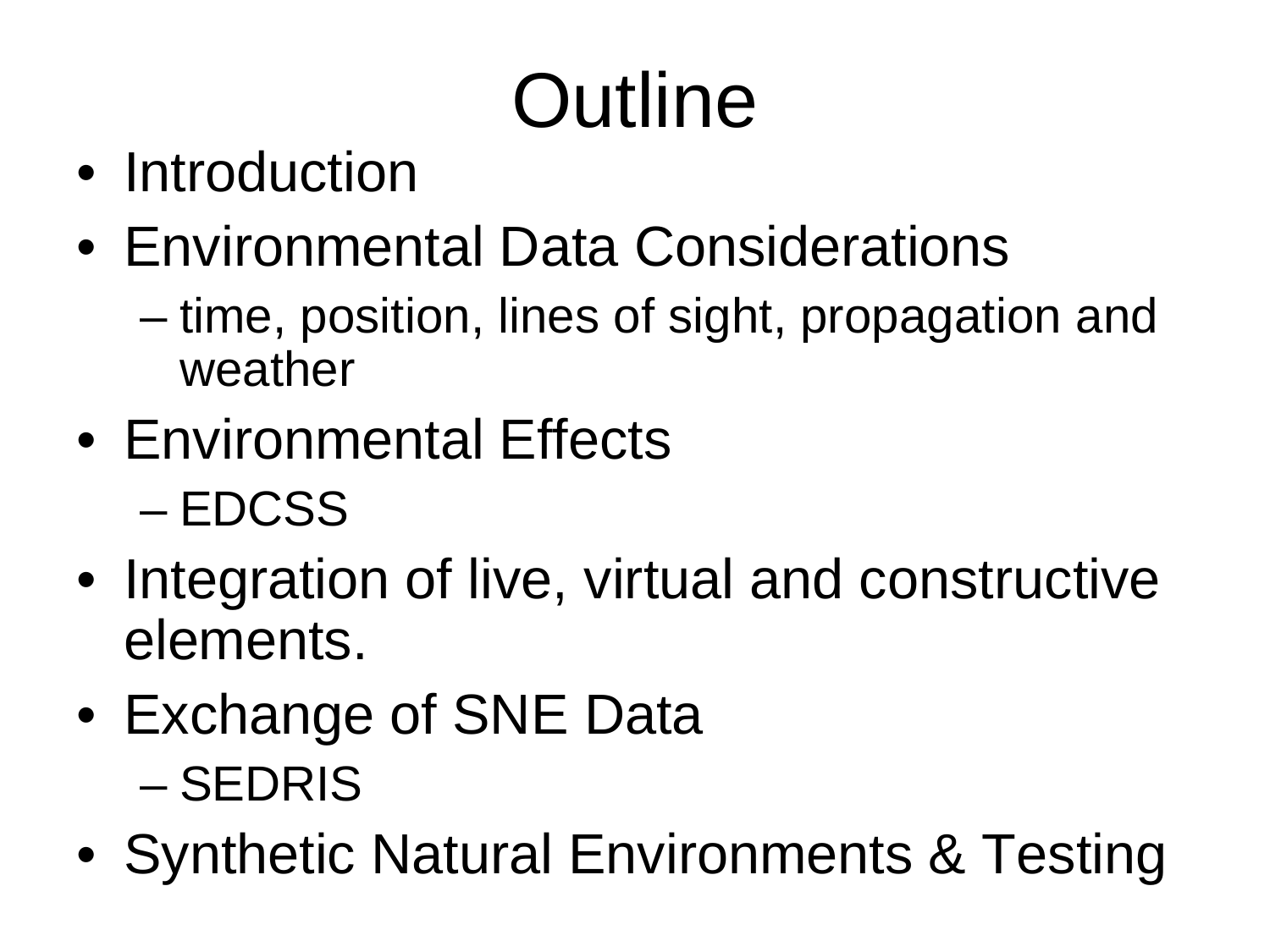## Introduction

- For the T&E Community, Net-centric includes M&S Federations:
	- Testing Net-centric Applications
		- Battle Management
		- Command & Control
		- Tactical Communications and Processors
	- Using Net-centric Capabilities to Facilitate the Conduct of Tests
		- Networks
		- Data Repositories
		- Data Discovery
		- Data Mediation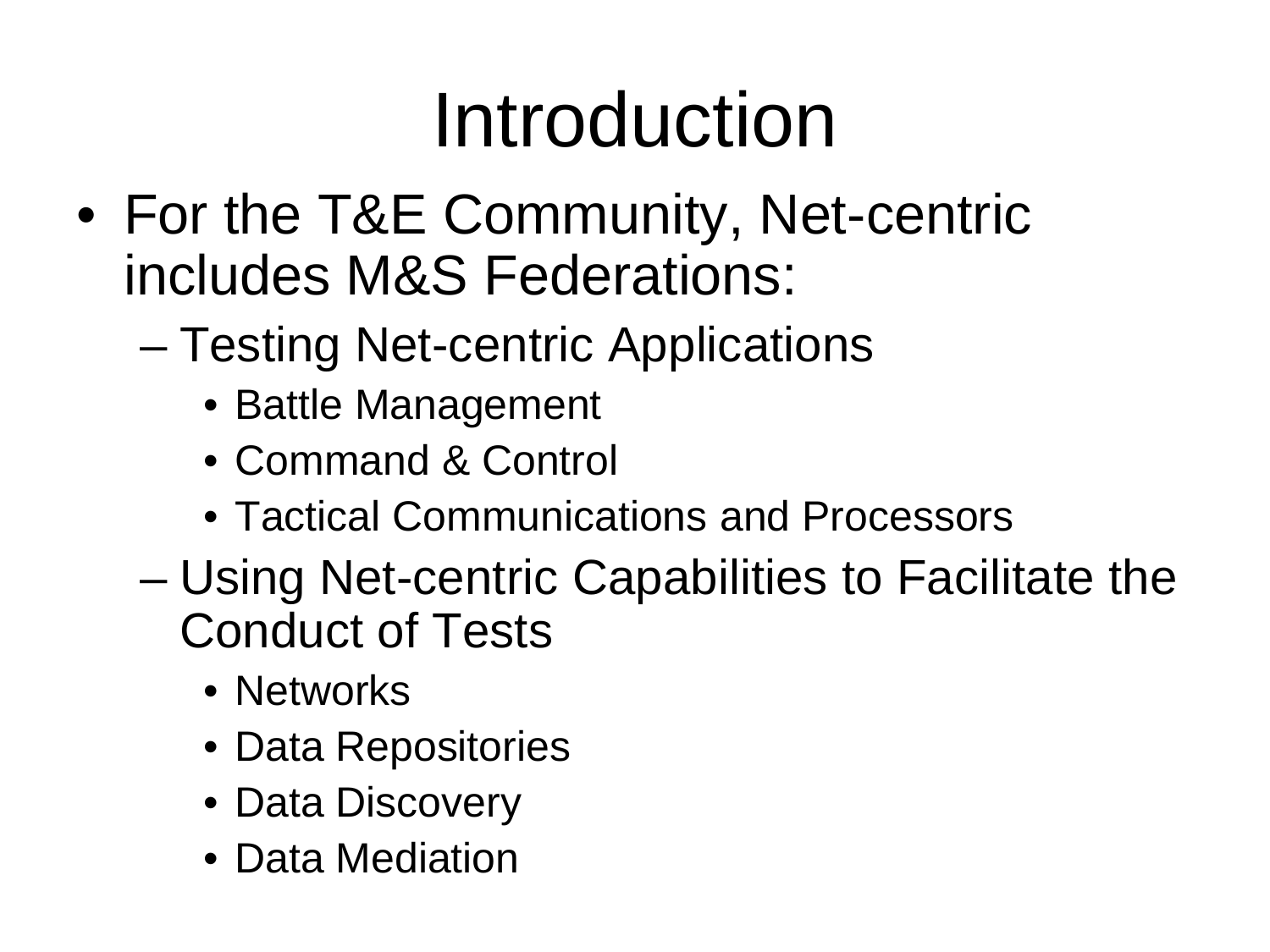### Introduction (Continued)

- DOT&E Initiatives, Nov 24, 2009
	- **Plan realism in early testing**
	- Only approve TEMPs with reliability growth curve
	- Specify producer's risk in test plans
	- Monitor demonstrated/predicted/potential reliability

#### **Early Testing Requires M&S and M&S Requires Synthetic Natural Environments**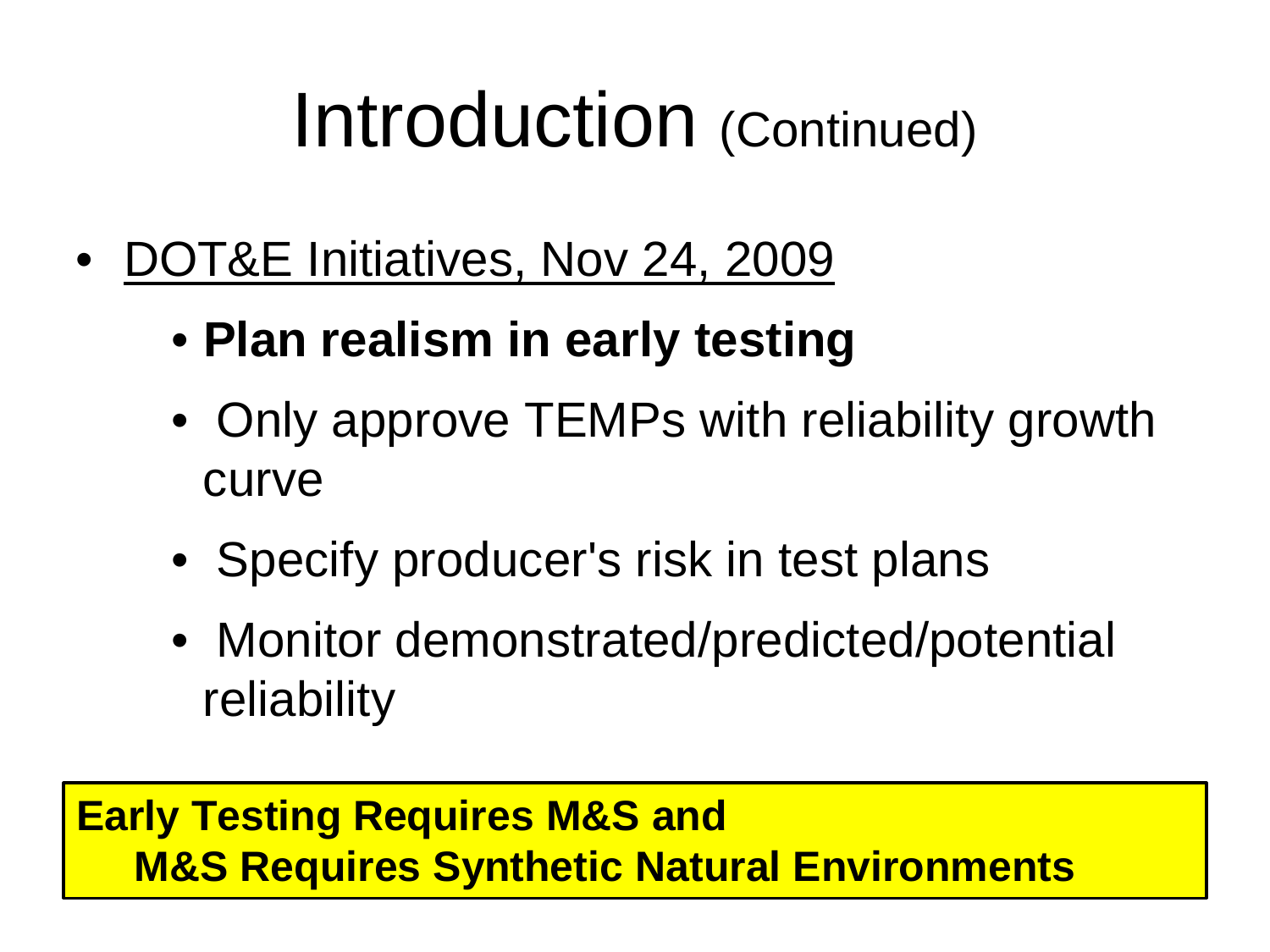### Introduction

- Historic Reluctance of Test Community to Use M&S to Support T&E
	- Skeptical of Results
	- Questionable Algorithms
	- Poor Representation of Environment . . .
- Looking Forward—M&S is an Essential Element of T&E
	- High-power Computers & Algorithms
	- Systems too Big to Test in Field
	- No Way to Field Coalition and Opposing Forces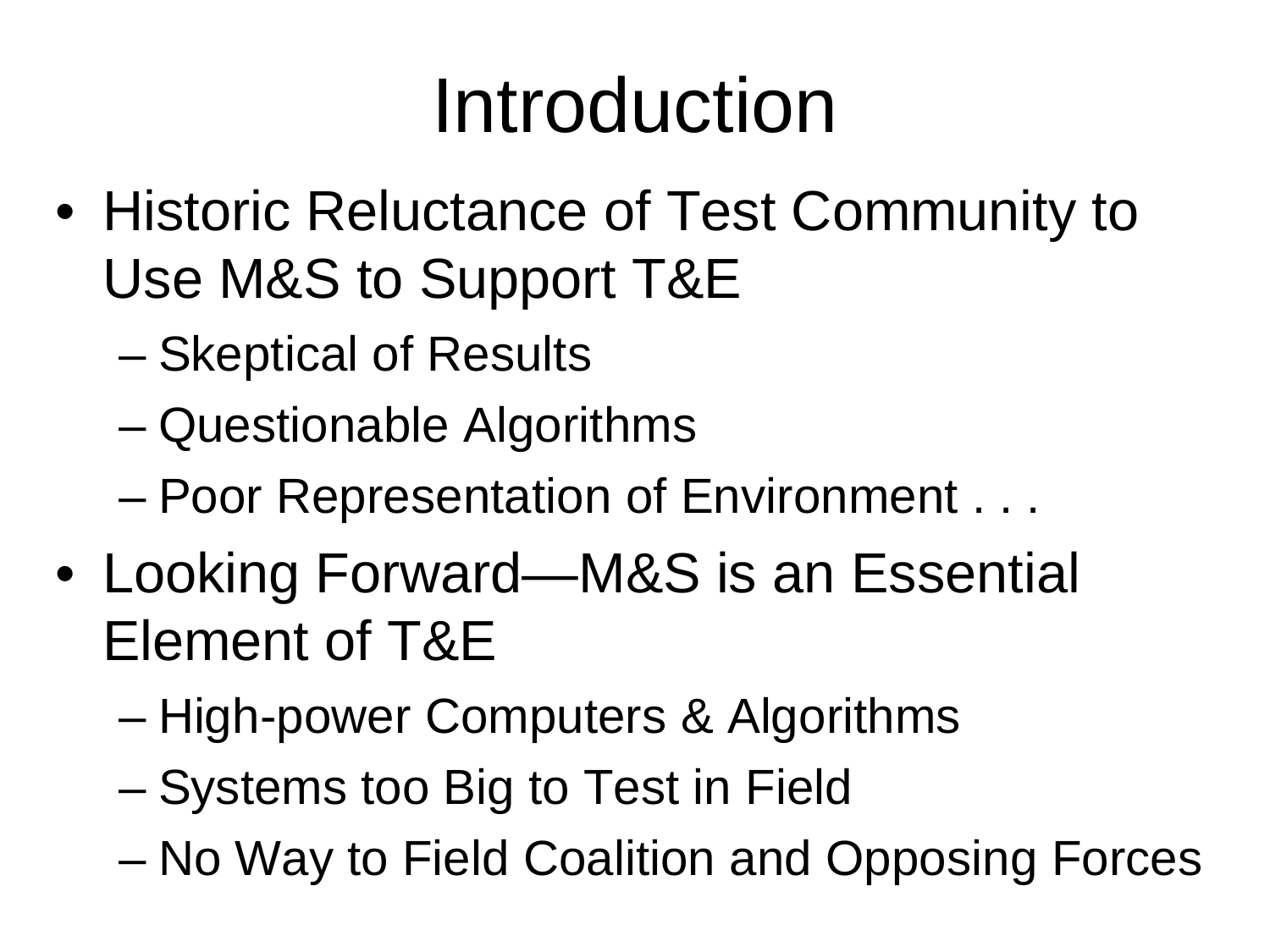### Introduction

- Models and Simulations Exist in a "Virtual World"
	- The Synthetic Natural Environment (SNE) is their "Virtual World" or "Reality"
	- For T&E the SNE must be an Accurate Representation of the Real World
- Must Also Represent Interactions Among Elements of SNE—*not* just Static Data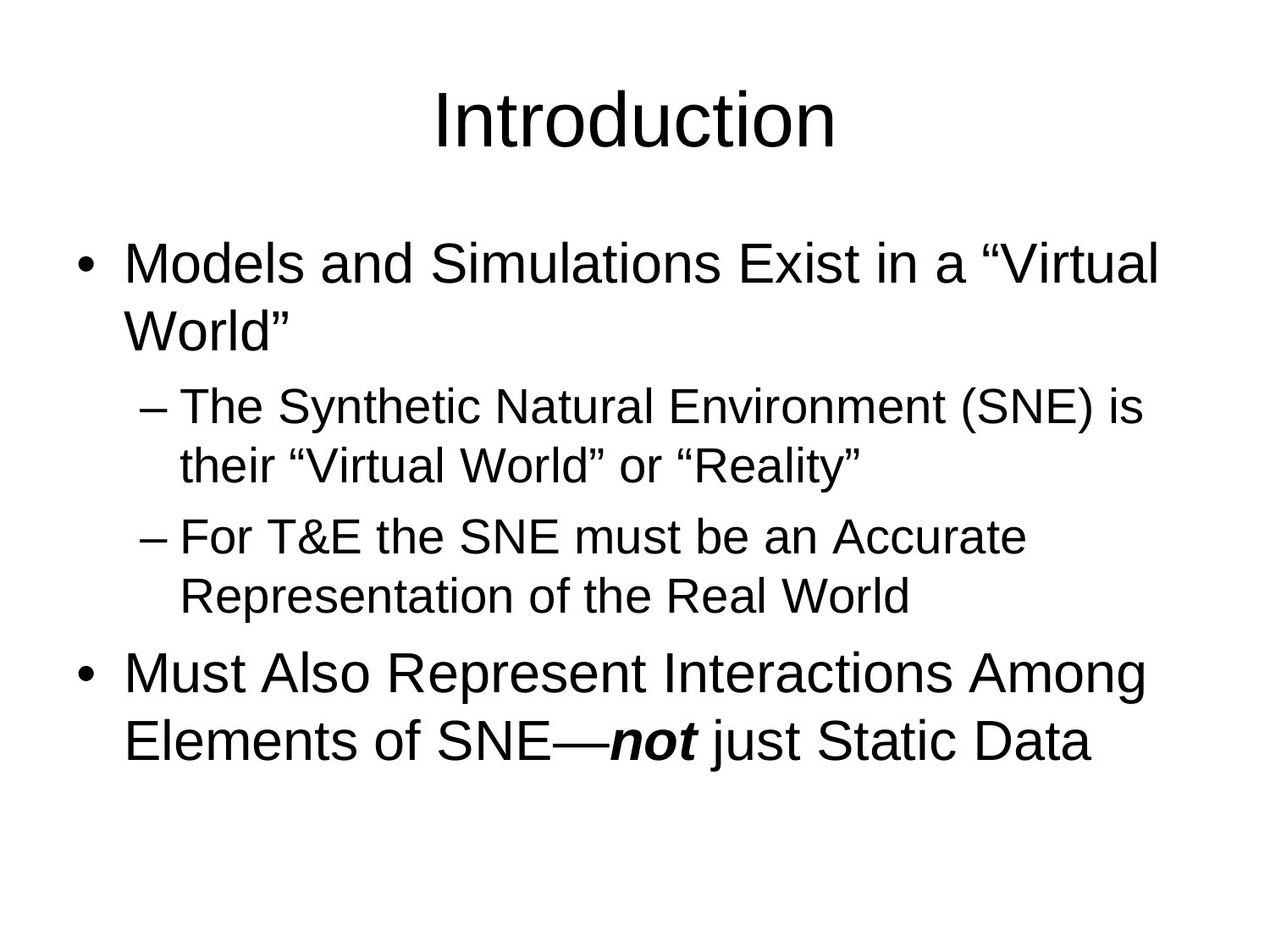### Elements of the Natural Environment

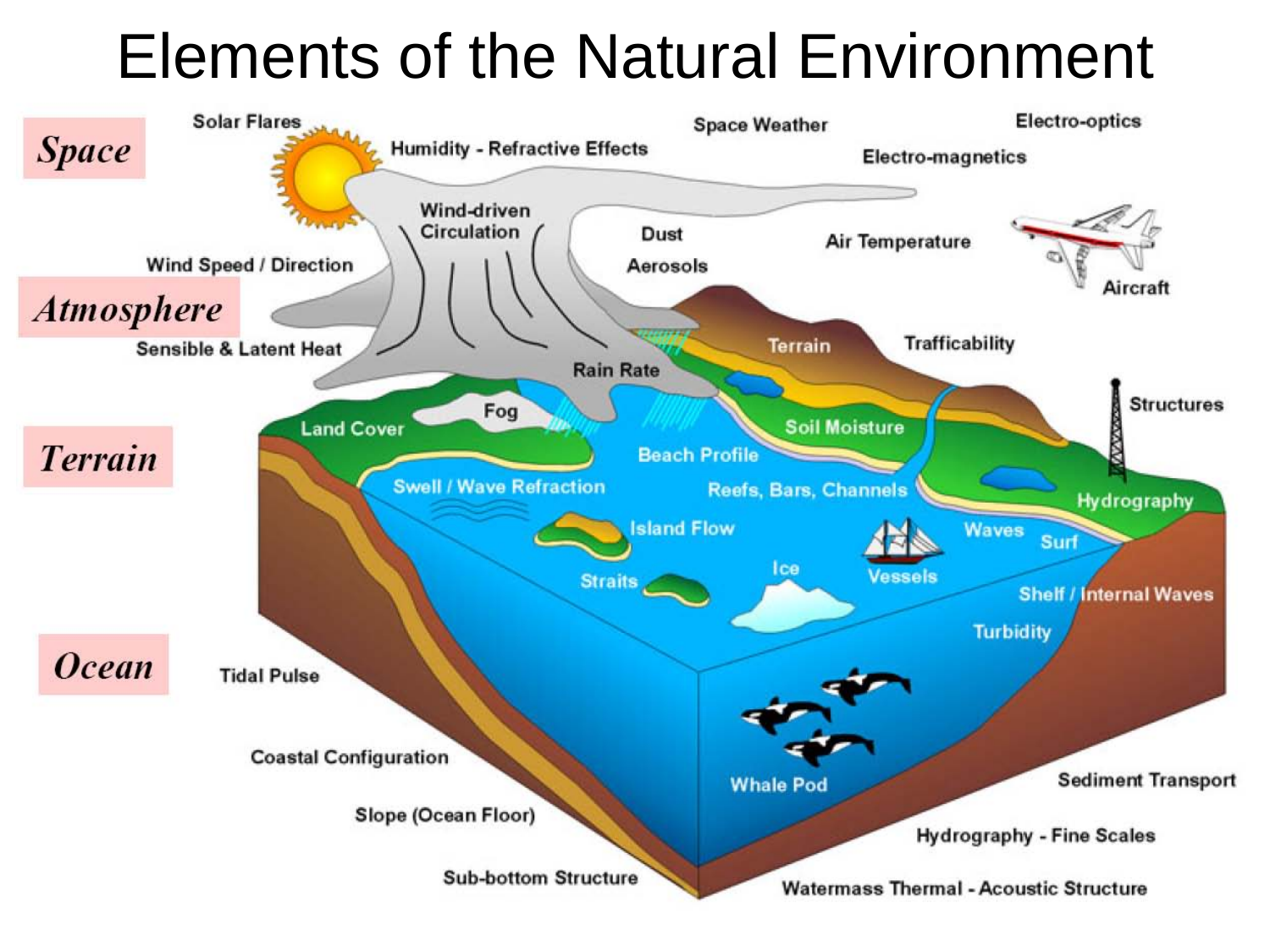## **Definitions**

- Synthetic Natural Environment (SNE)
	- Representation of Physical World in which Models and Simulations of Systems Exist and Interact.
- Environment
	- The texture or detail of the natural domain— Terrain, Weather, Day, Night, Cultural Features, and Processes that Influence their Effects on a system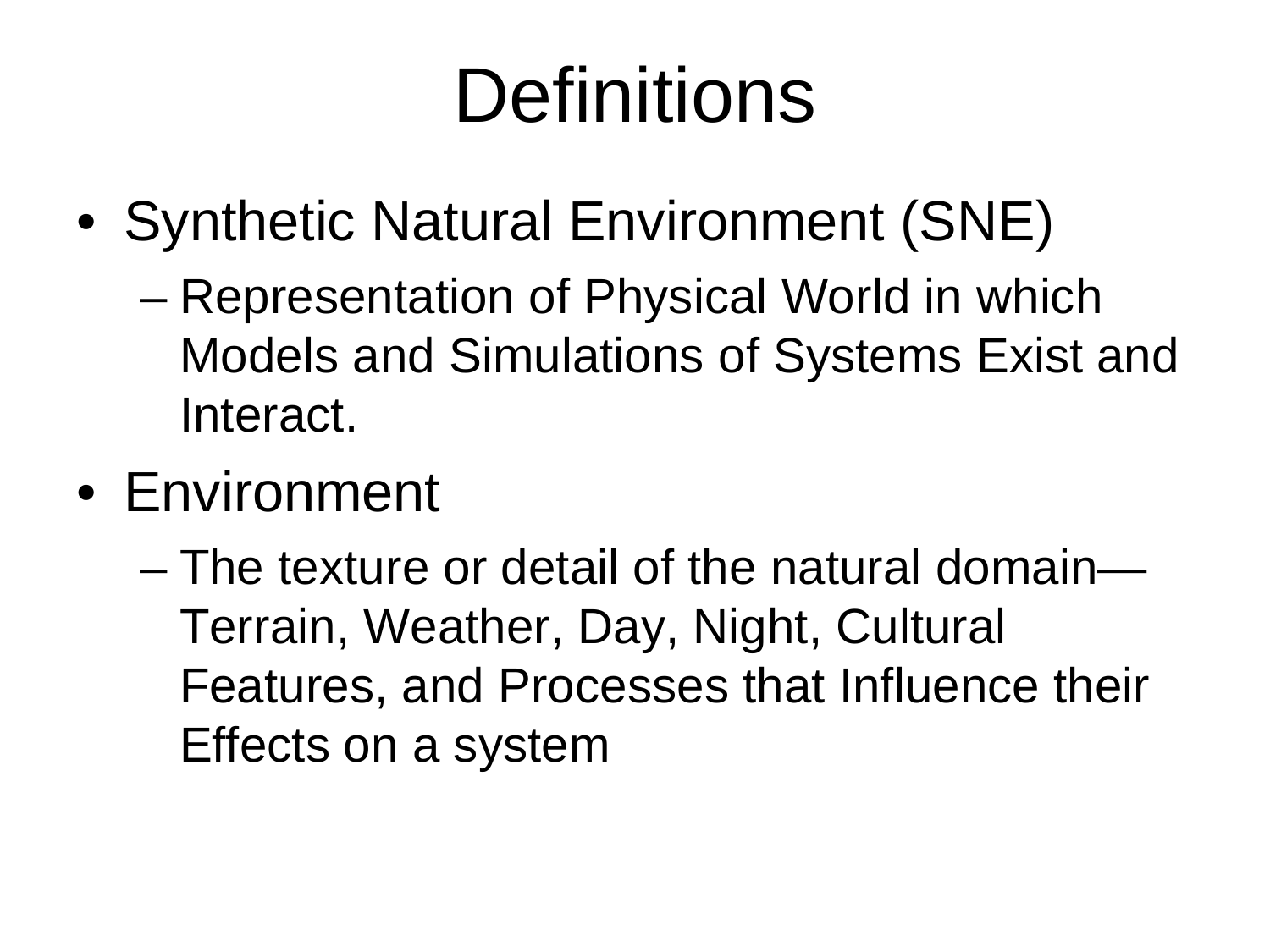### Synthetic Natural Environments

- May be Real or Imaginary
	- **Real Observed** Physical Conditions
	- **Imaginary Extremes** of Design Envelope
	- **Imaginary Game** or **Exercise** Environment
- For Live-Virtual-Constructive (LVC) Events SNE Must Represent Actual Field Environment
	- Safety
	- Realism
	- Assessment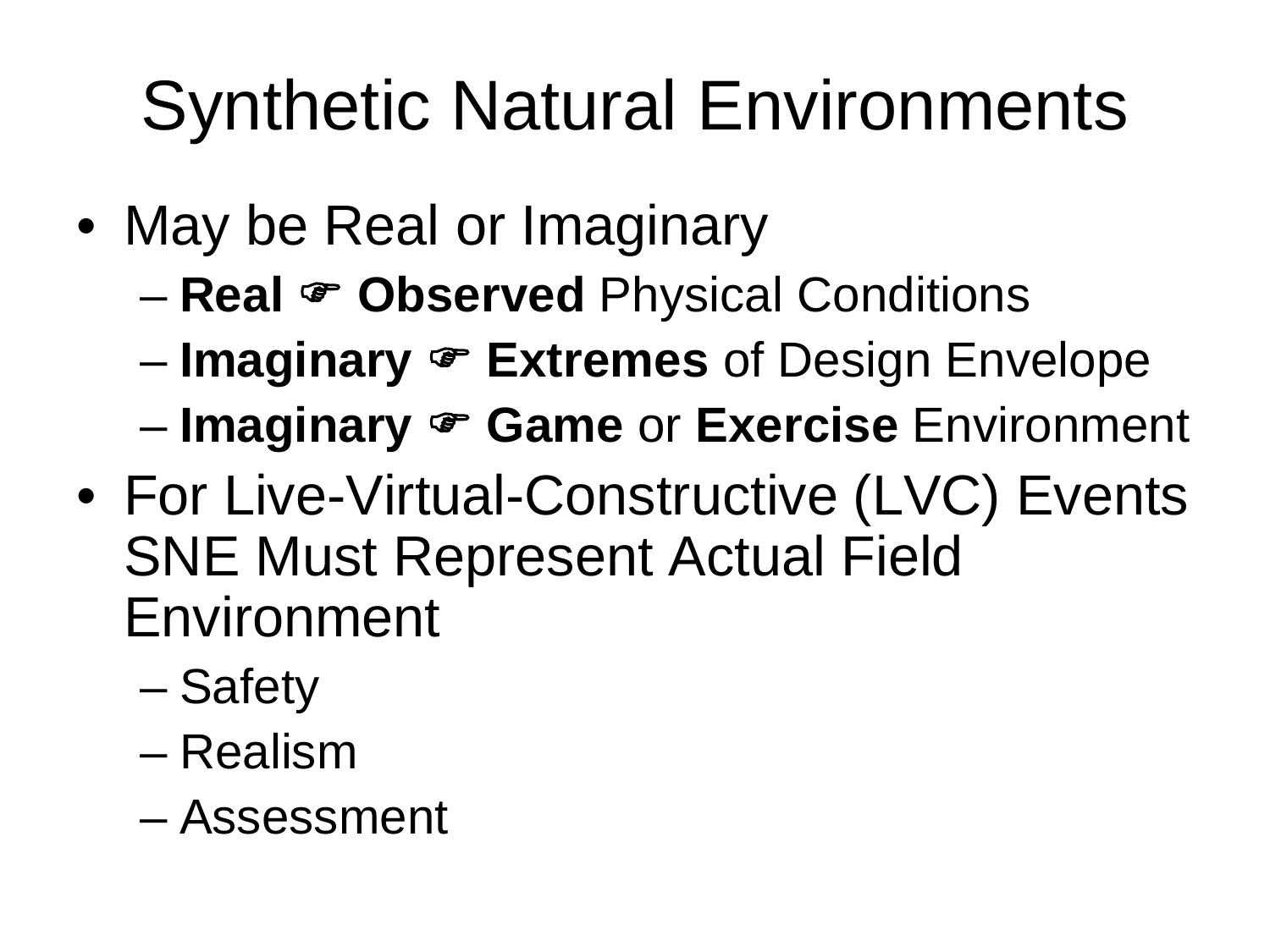### Environmental Data Considerations

- Accuracy and Precision
- Consistency
- Scalability
- Data Sources
- Data Conversion
- Continental Drift
- Time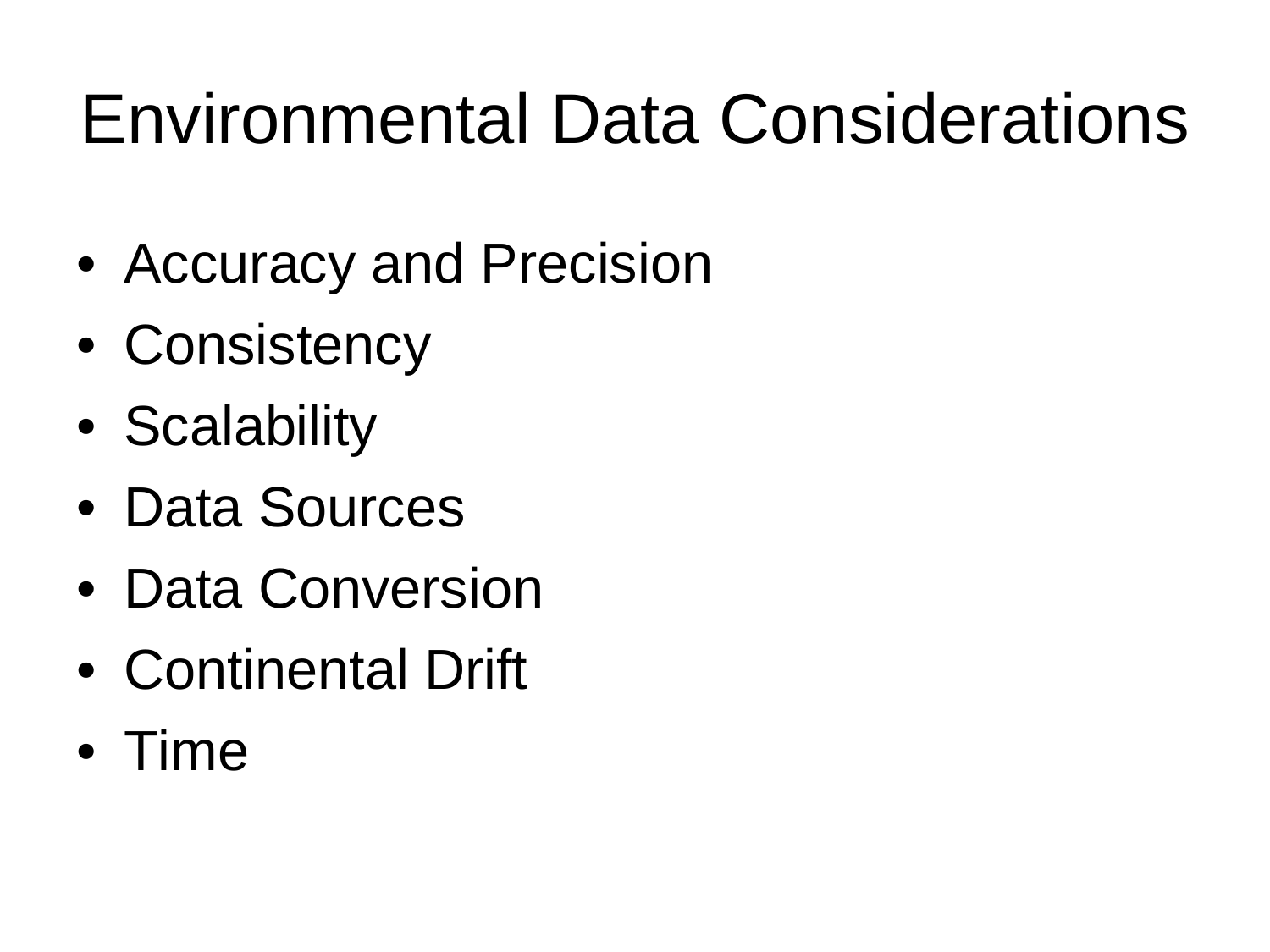### Accuracy and Precision

- Accuracy is how close a measured value is to the **actual (true) value**.
- Precision is how close the measured values are **to each other**.
- Examples of Precision and Accuracy:







Low Accuracy **High Accuracy High Accuracy High Precision** Low Precision **High Precision**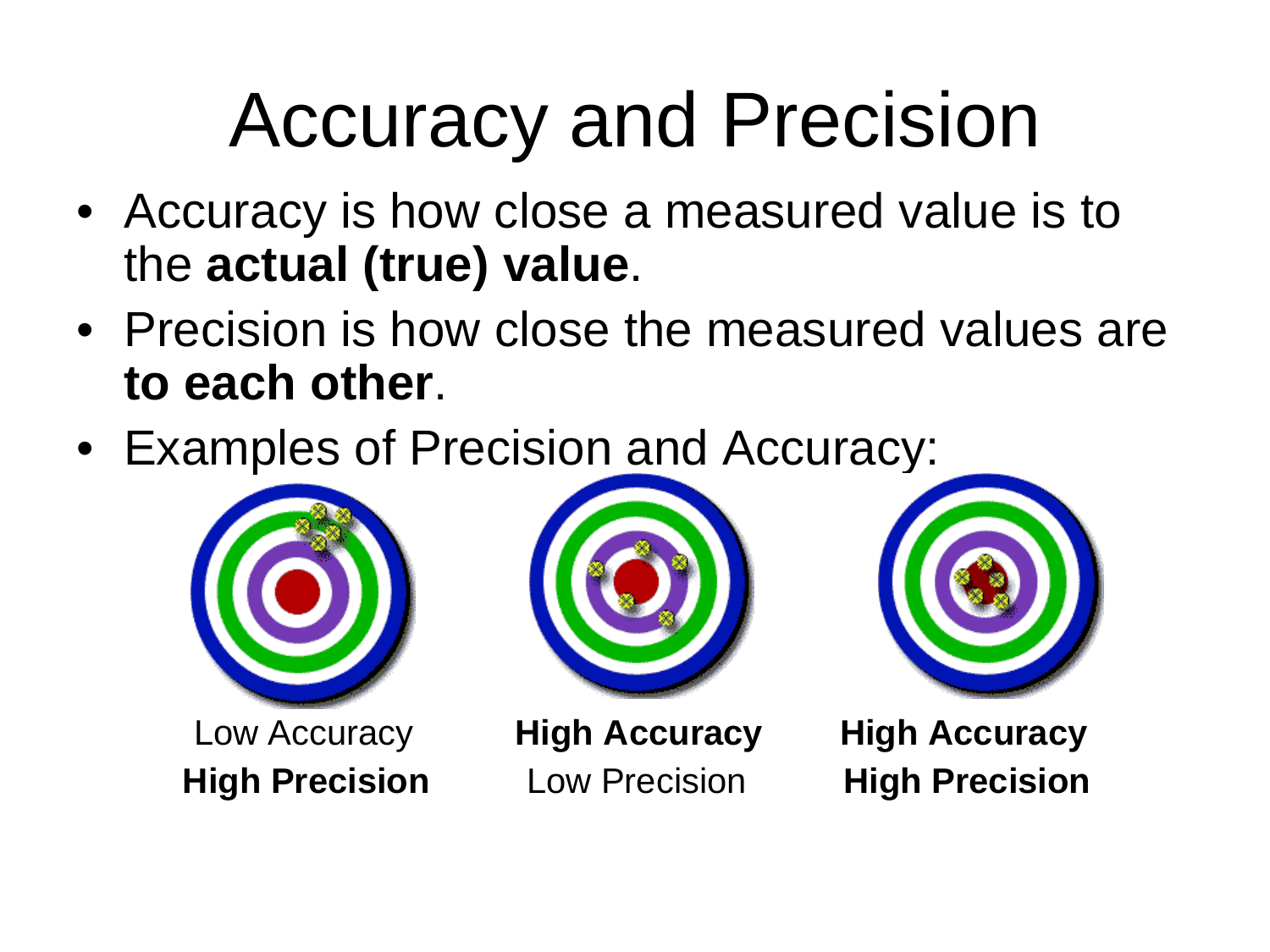### Accuracy and Precision

- What is being measured? – Driven by Metrics of Interest
- What level of accuracy is required?
	- Determines the Required Precision and Accuracy of Individual Elements of Algorithm
- What level of precision is available?
	- Historical Data Limitations
	- Notional or "Standard" Data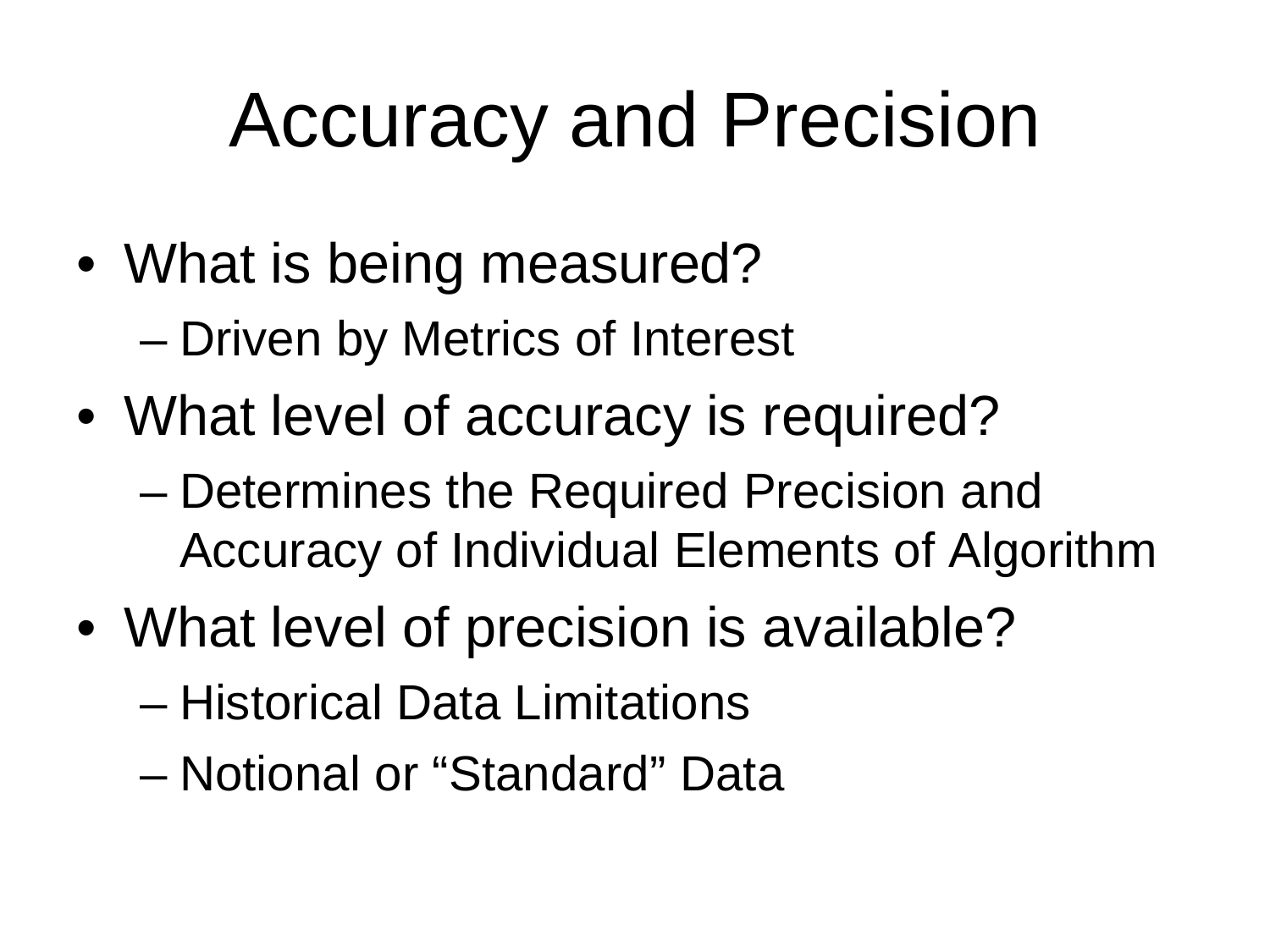## **Consistency**

- Are Environmental Effects Consistent Across all Domains? . . .
	- Wind Effect on Waves
	- Precipitation Effect upon Terrain
	- Weather Effects on Electromagnetic Propagation and Visibility
- For T&E cannot Ignore Interactions
	- Use of "Steady State" or Manual Manipulation of the Data Set Introduces Errors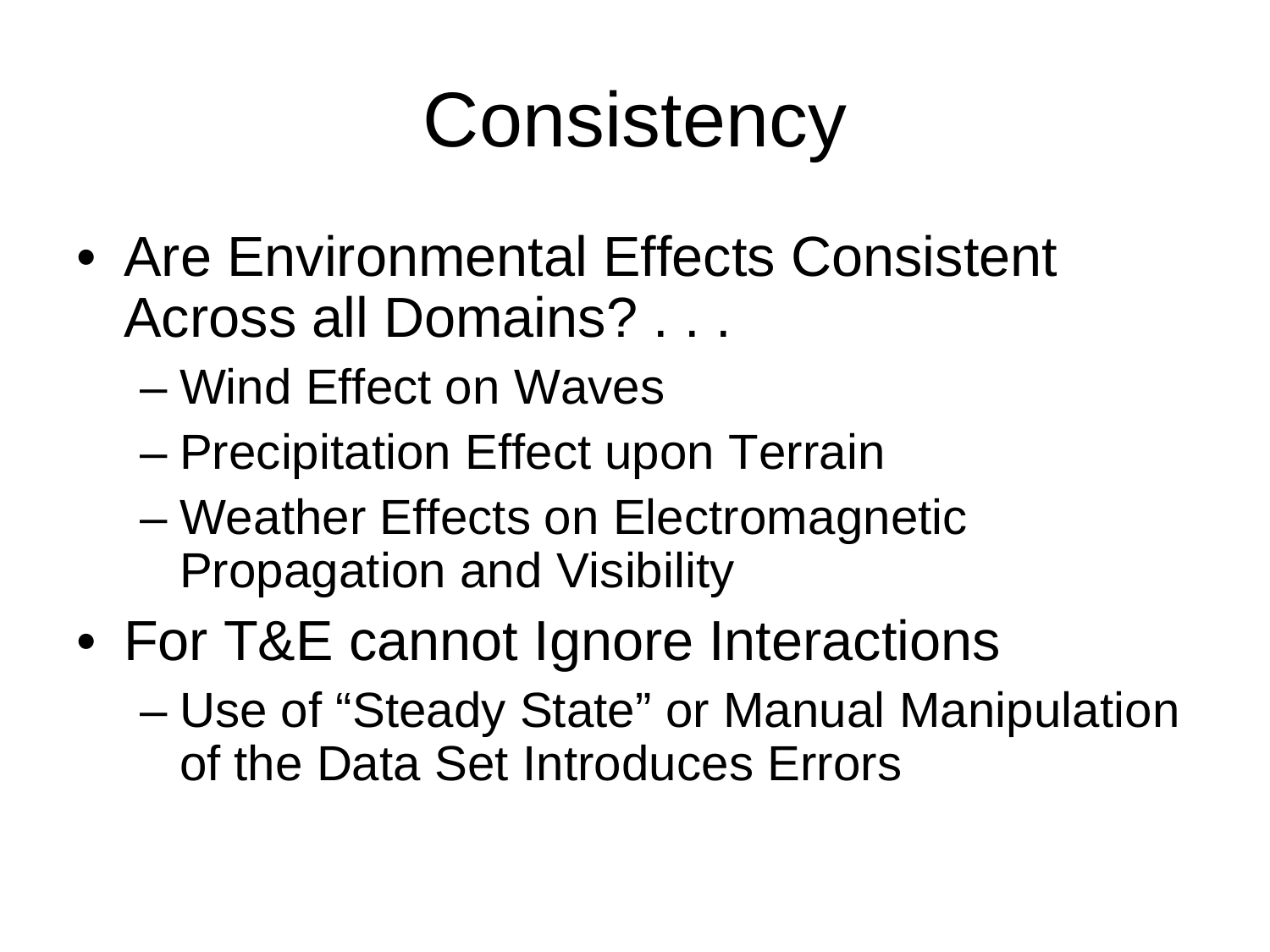# **Scalability**

- Ability of Environmental Data Set to Support Simulation Federates using **Different** 
	- Formats
	- Units
	- Levels of Precision or Resolution
- Driven by Tactical Data Processors being **Simulated**
- Deals with Interpolation/Extrapolation of Source Data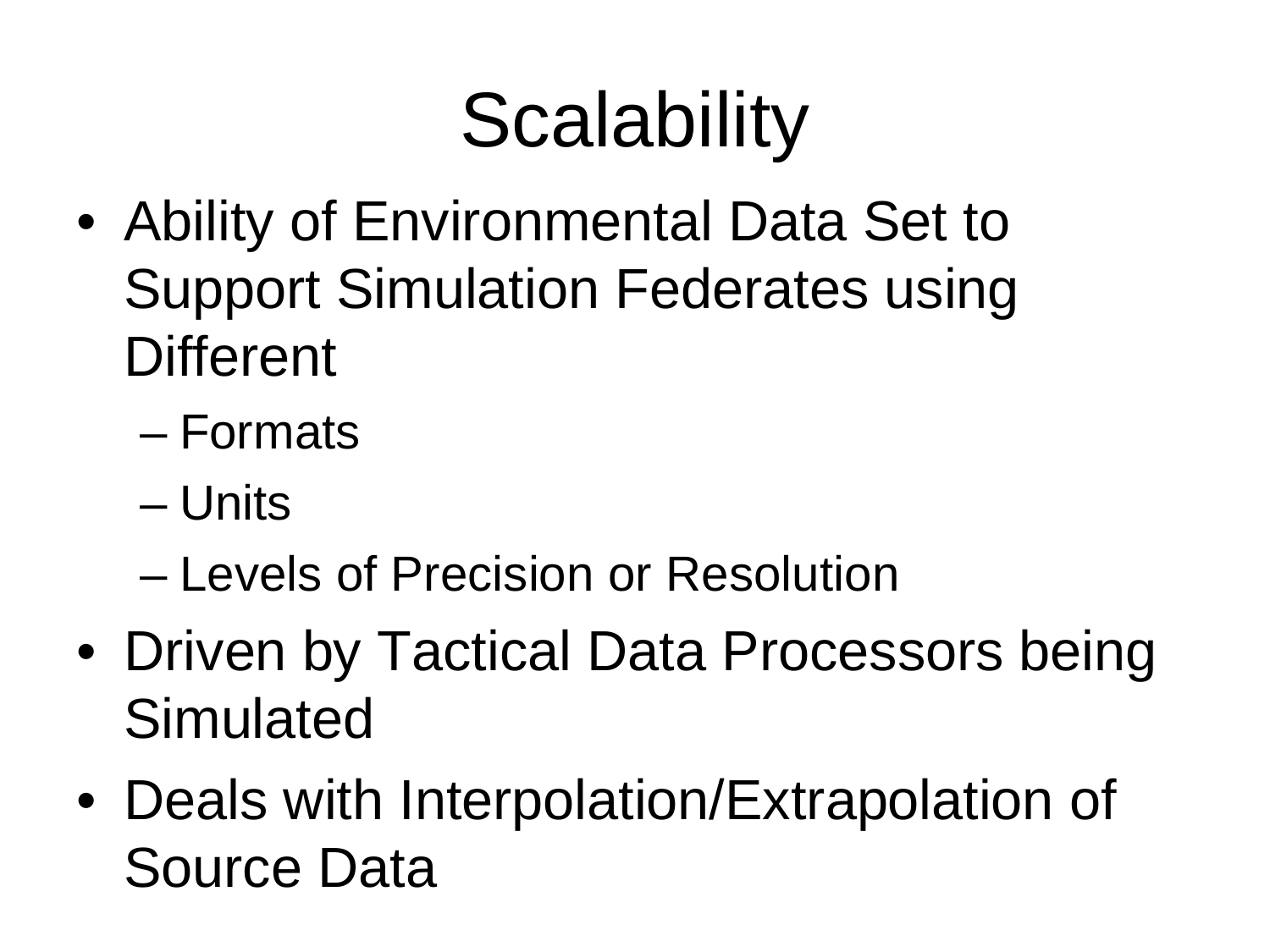### Data Sources

- Use Authoritative Sources
	- National Geospatial-Intelligence Agency (NGA)
	- National Oceanographic and Atmospheric Administration (NOAA)
	- USAF Combat Climatology Center (14th WS)
	- U.S. Geological Survey (USGS)
	- Allied & Coalition Agencies
- Use Care when Synthesizing Data
	- Traceable to Common Reference/Metric
	- Correlated to Tactical Data Processor Inputs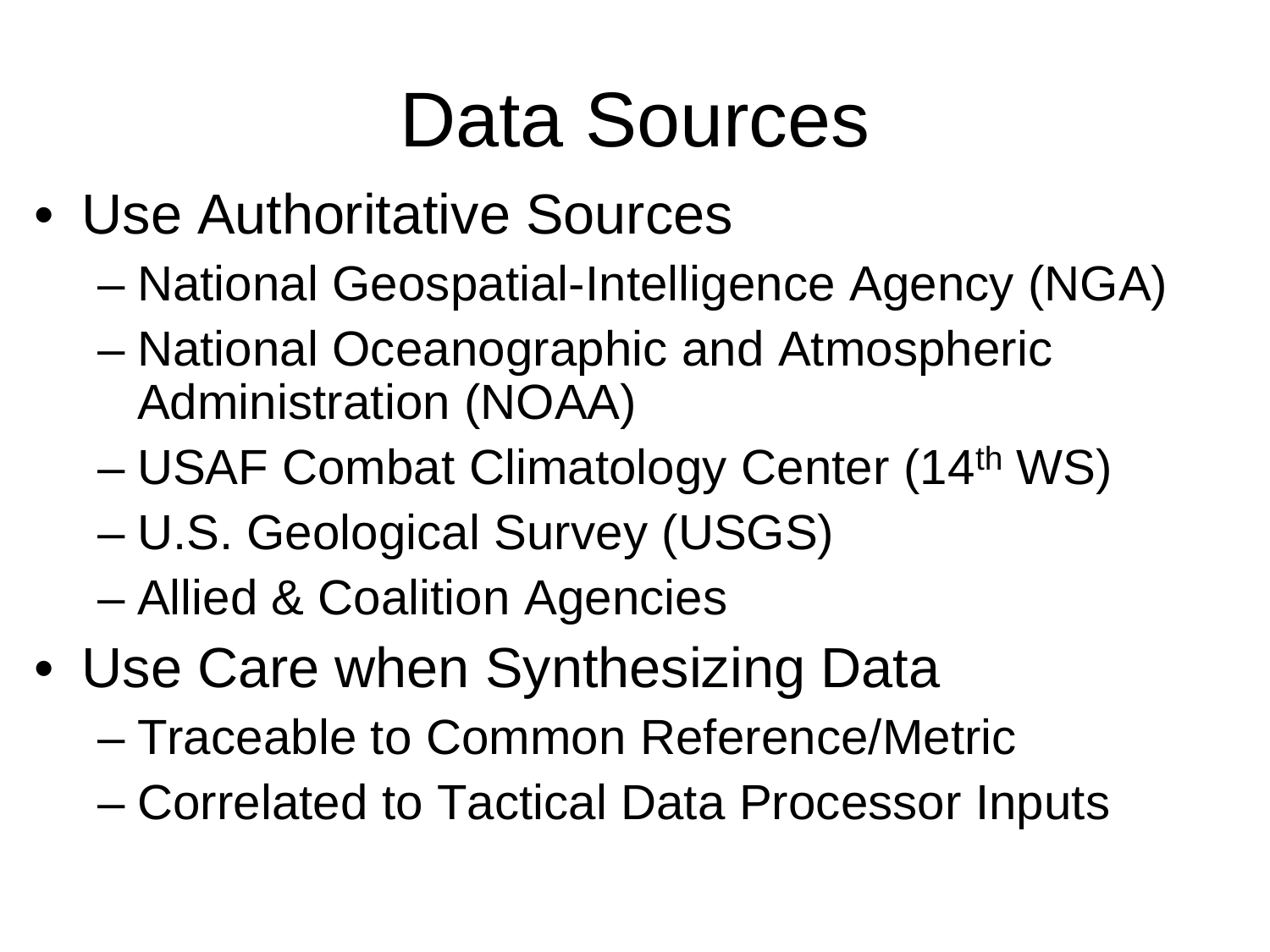# Data Conversion

- Conversion of Units
	- National Institute of Standards and Technology (NIST)
	- Base Conversions on Standards at Time Data Collected
		- Time
		- Distance
		- Mass

**1959 Change in Definitions:**

- $1" = 25.4000508...$  mm  $\rightarrow 1" \equiv 25.4$  mm
- **1 # = 0.453 592 37... kg → 1# = 0.453 592.4277 kg**
- Conversion of Coordinate Systems
	- Legacy Systems versus WGS-84 Geoid
	- GEOTRANS
		- NGA
		- Absolute Error (WGS-84) ≤ 23m Horizontal & 18m Vertical
		- Earth Only
	- Spatial Reference Model
		- SEDRIS (ISO/IEC-18026 )
		- Fire-control Accuracy
		- Geodetic and Celestiodetic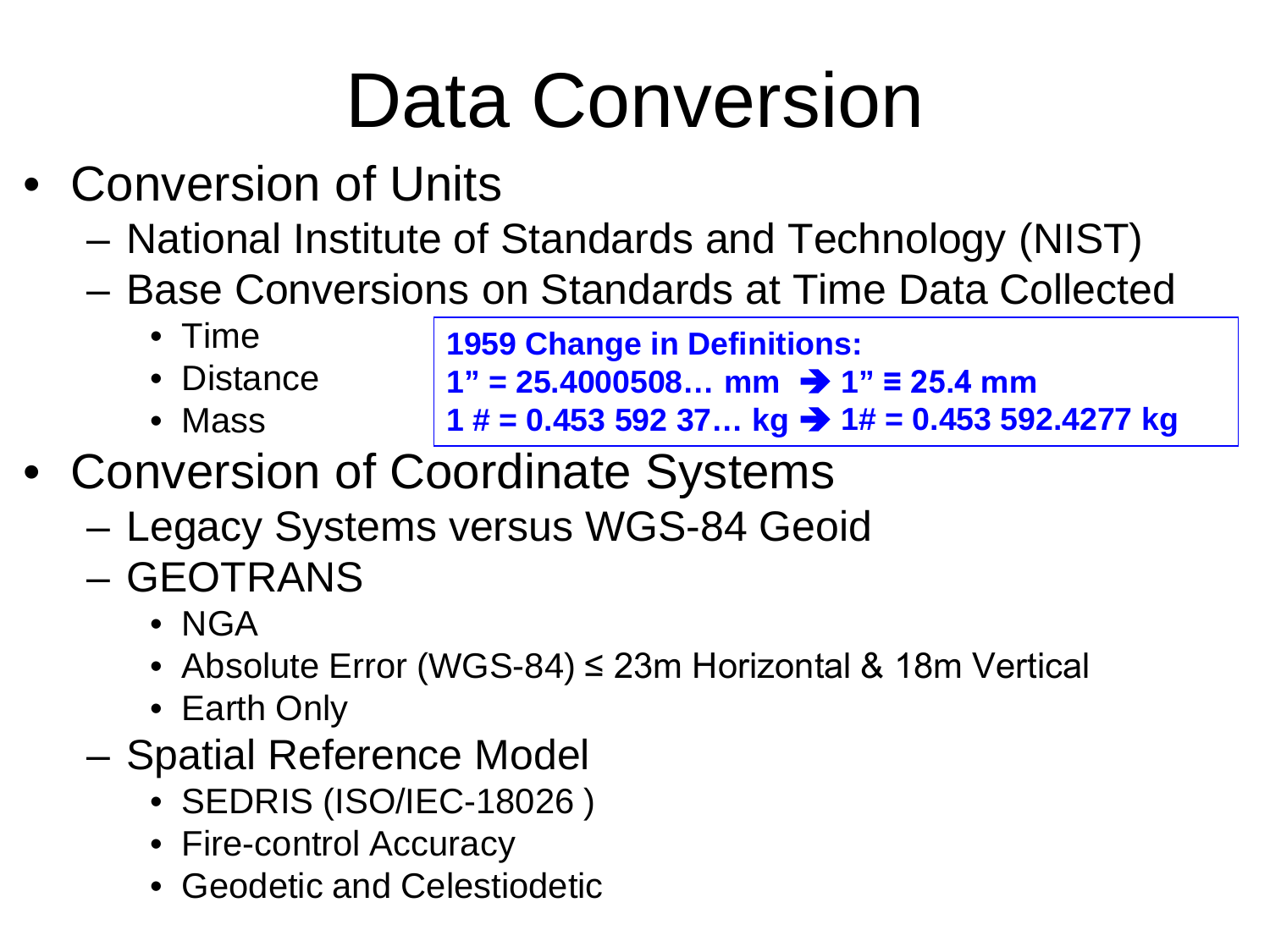## Continental Drift

- Due to Plate Tectonics, the Land is Moving with Respect to the WGS 84 Reference Datum
	- For Geodetic Accuracy, Specify Date of Observation/Calculation when Referencing **Coordinates**
	- Also must Correct GPS Positions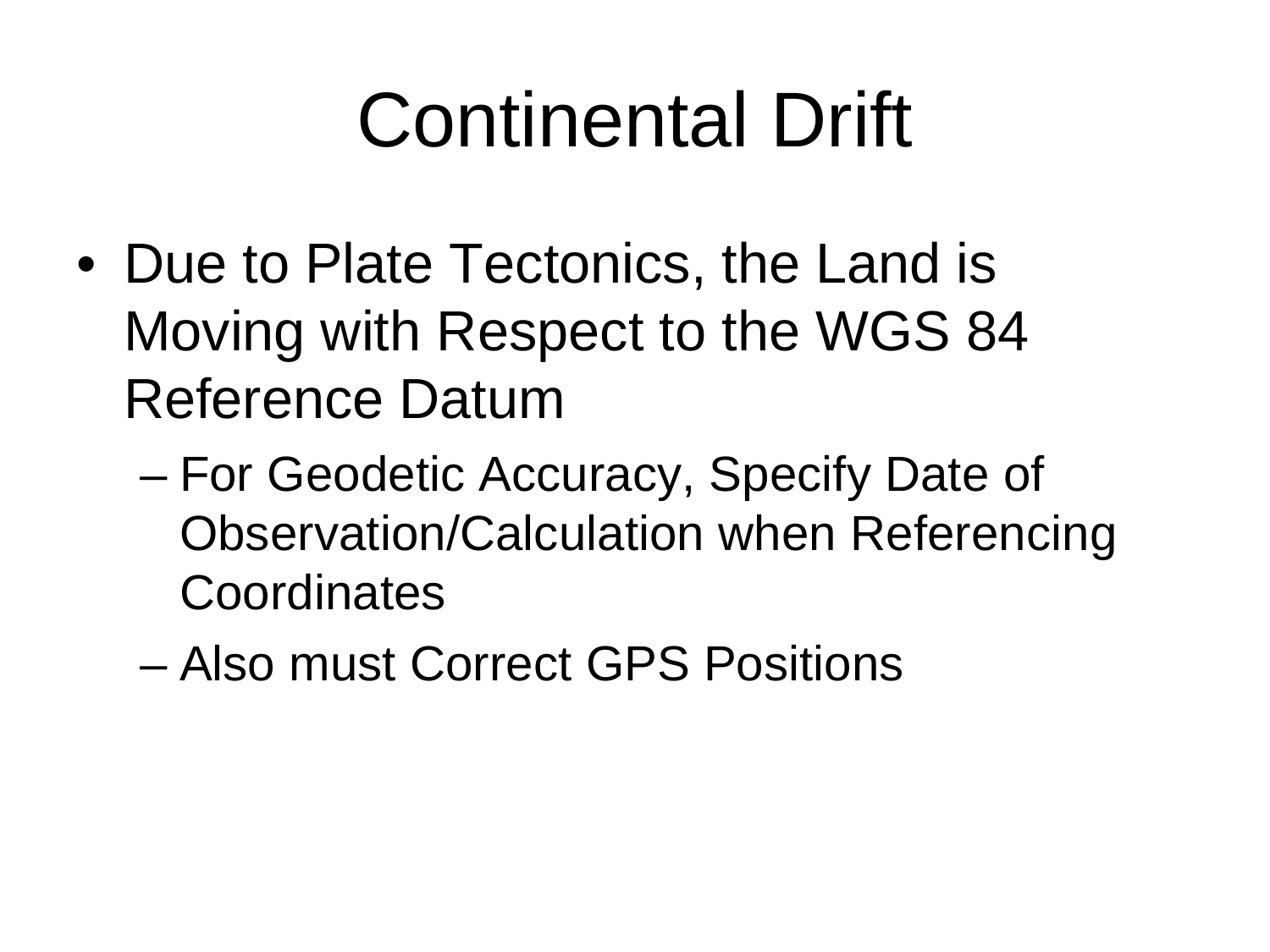# Continental Drift Impacts

#### **After Action Report Impact for Live Events**

- 1m tracking error + 1.9m terrain error = up to 2.9m total error – (root sum square ~2.1m)
- 2.9 meters could be the other side of a building



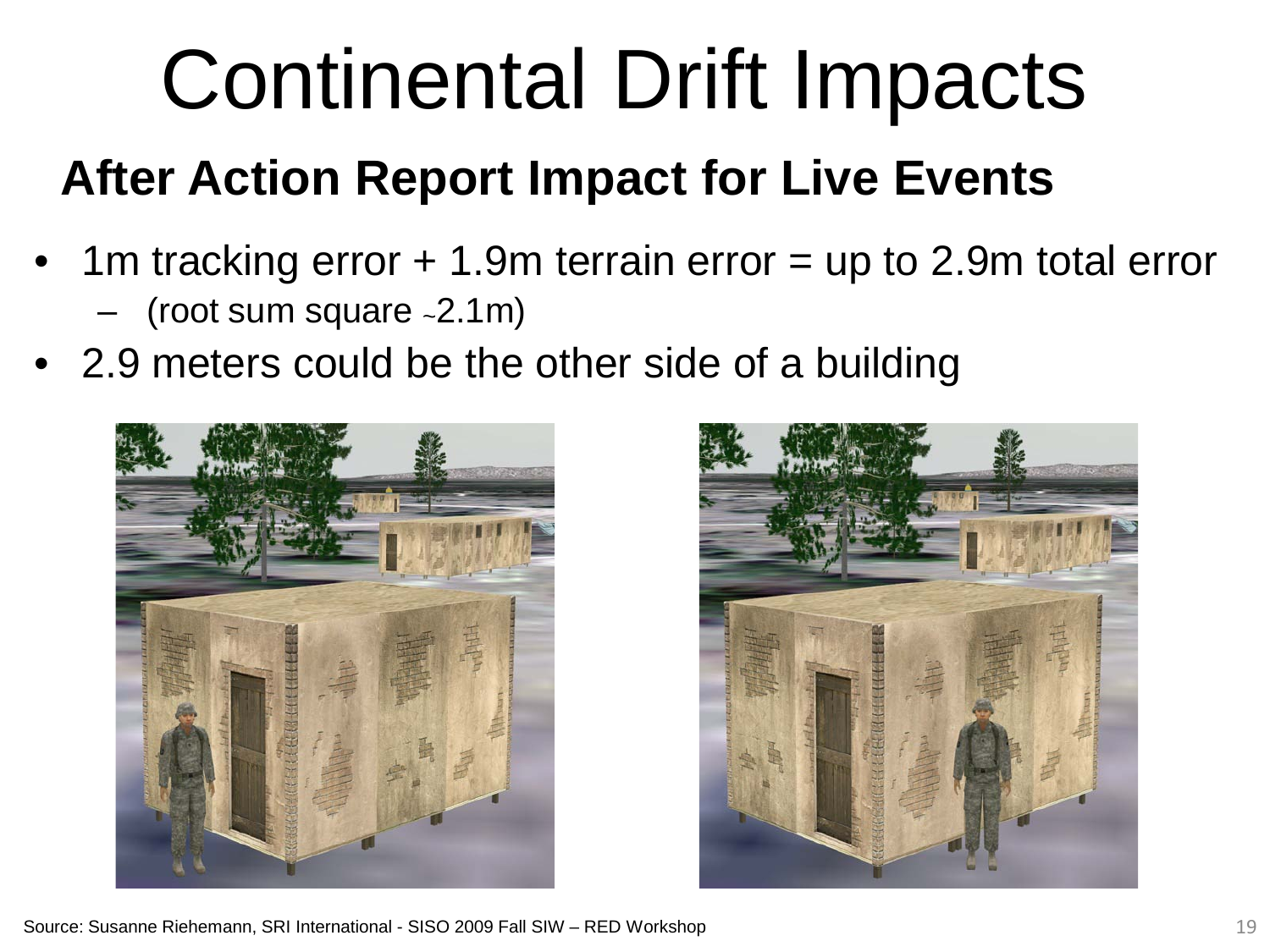### Continental Drift Impact **Interoperability Impact: Line of Sight Fair Fight Issues**

Live OPFOR hiding behind real terrain feature

c an't be s een by L ive B lue c ombatant

**Virtual Blue combatant has no problem seeing avatar for Live OPFOR**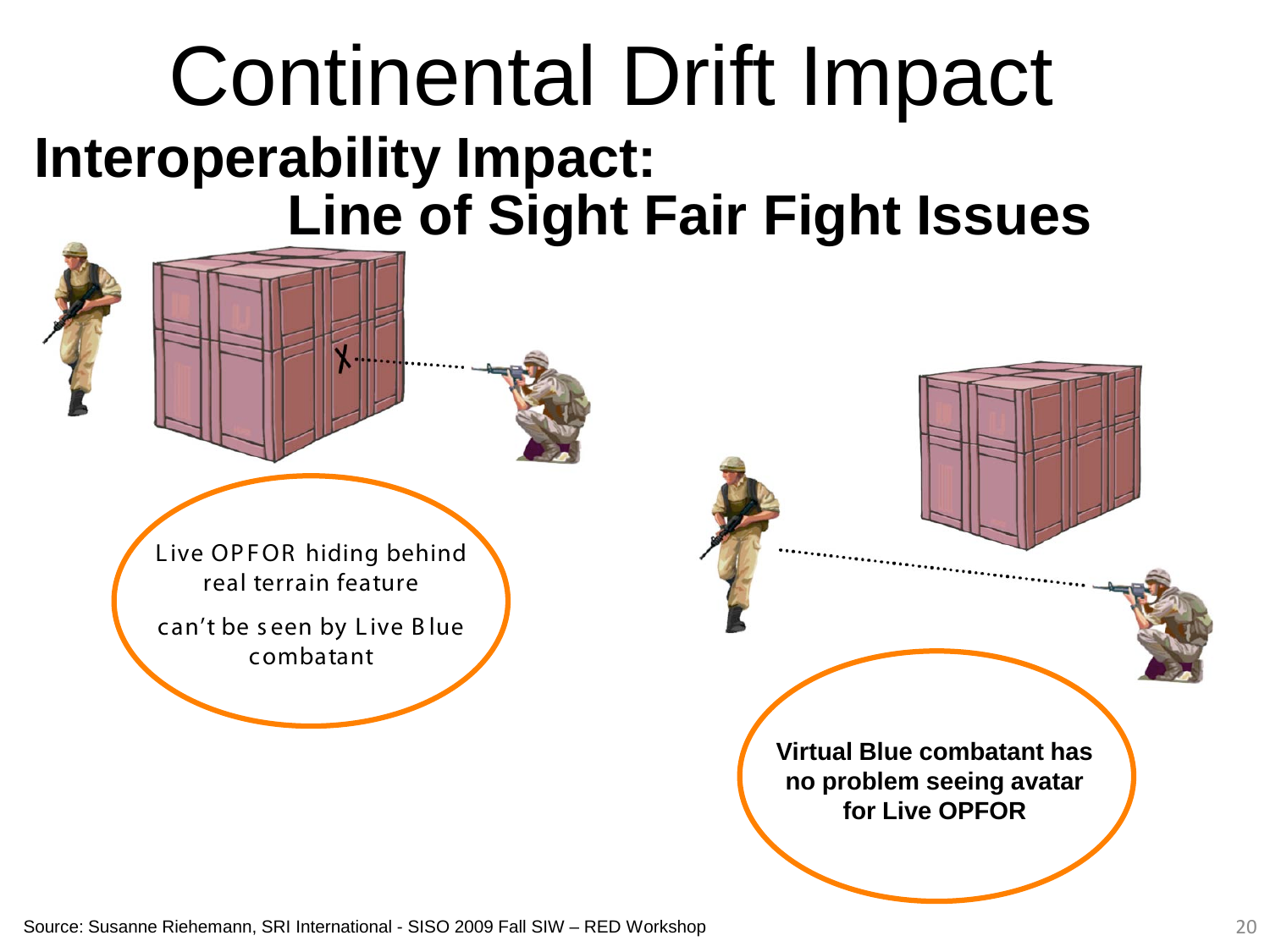# Time

- Local Time (LCT)
- Coordinated Universal Time (UTC) or (GMT)
- Global Positioning System Time (GPS)
- Long Range Navigation Time (Loran-C)
- Temps Atomique International (TAI)

#### An example of time conversions for October 8, 2009

| <b>System</b> | <b>Time</b> $(y-m-d \text{ h}:\text{m}:\text{s})$ | <b>Day</b>       | <b>Date</b>    | <b>Location/Epoch</b>        |
|---------------|---------------------------------------------------|------------------|----------------|------------------------------|
| <b>Local</b>  | 2009-10-08 12:23:11                               | <b>Thursday</b>  | <b>Day 281</b> | Time-zone UTC-4 (EST)        |
| <b>UTC</b>    | 2009-10-08 16:23:11                               | Thursday         | <b>Day 281</b> | MJD 55112,6826               |
| <b>GPS</b>    | 2009-10-08 12:23:26                               | <b>Week 1552</b> | 40406 S        | Cycle 1 week 0528 Day 4      |
| Loran         | 2009-10-08 12:23:35                               | <b>GRI 9940</b>  | 353 s Until    | <b>Next TOC 16:29:04 UTC</b> |
| <b>TAI</b>    | 2009-10-08 12:23:45                               | <b>Thursday</b>  | <b>Day 281</b> | <b>34 Leap Seconds</b>       |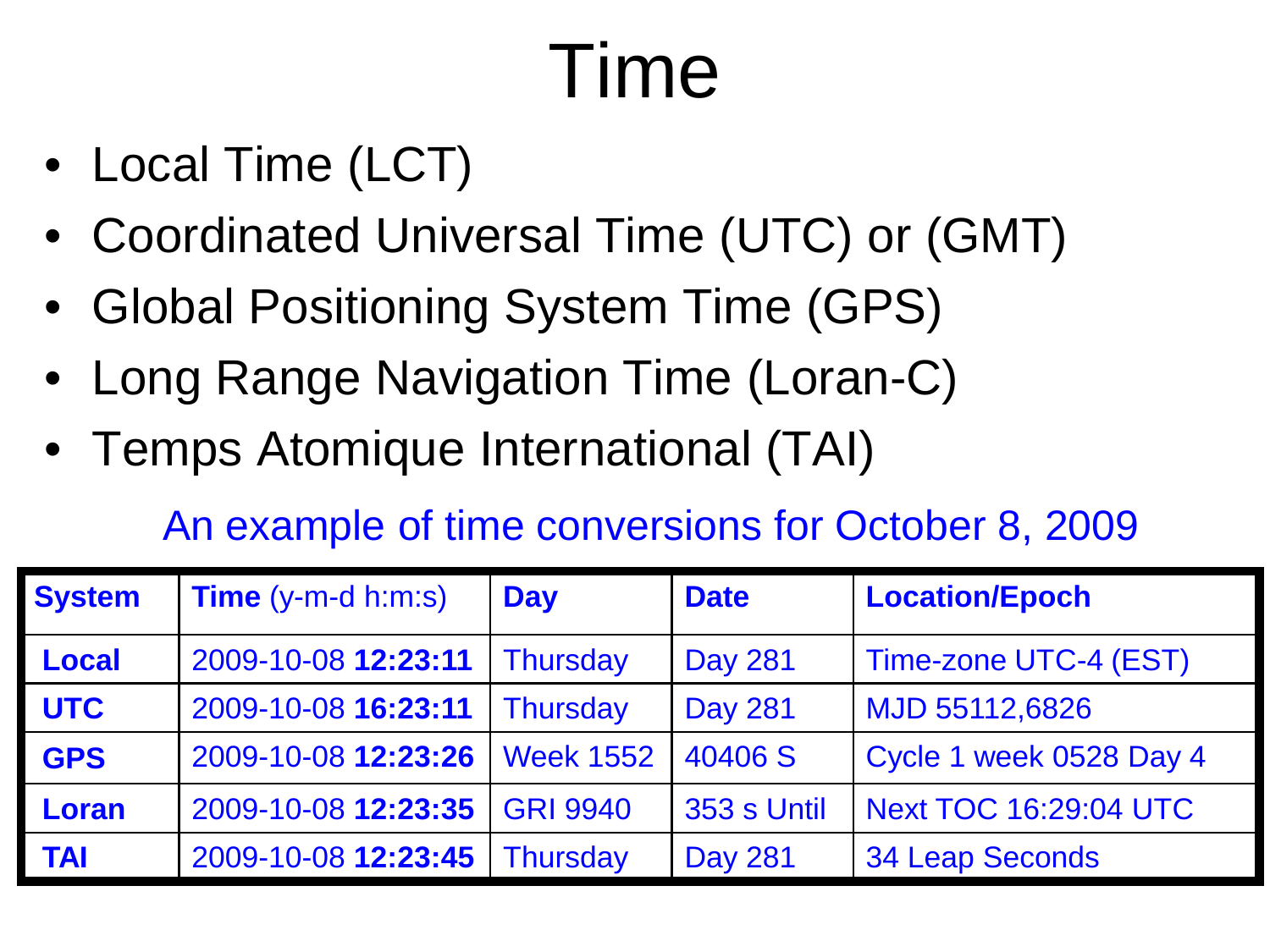## Time Step/Refresh Rate

- Data Supplied in Discrete Intervals
	- Interpolation Required for Use
	- Ensure Intervals Small Enough for Required Precision
	- Ensure Data Supports Required Simulation **Accuracy**
	- Check Boundary Conditions
- Data Provided as a Function
	- Validate Algorithm across Range being Utilized
	- Check Precision
	- Check Processing Time to Return Values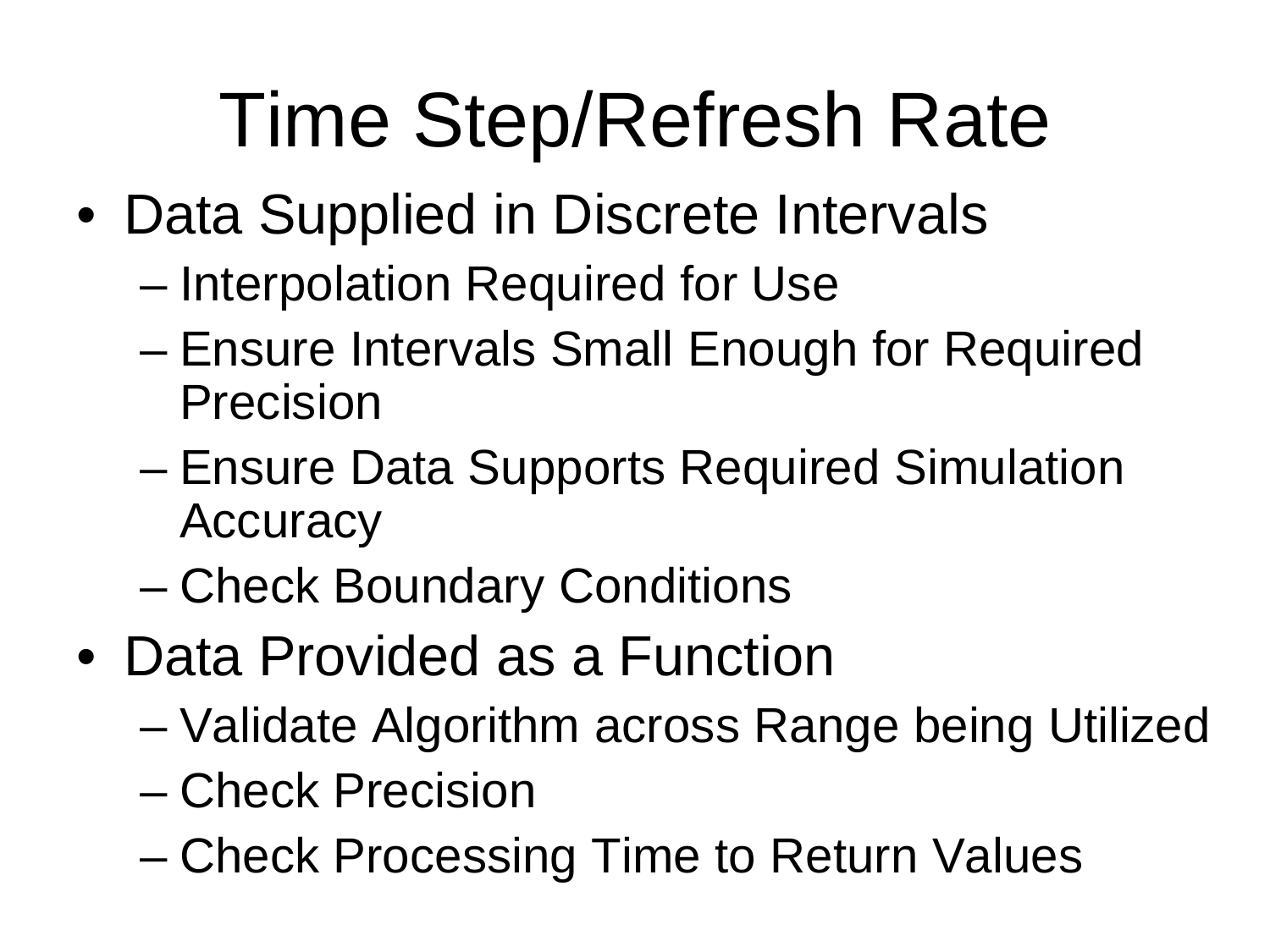# Time in LVC Events

- Synchronous versus Asynchronous
	- Most Tactical Data Processors Operate Asynchronously in Operational Situations
		- Limited by OpArea Extent & Tactical Comms
		- Link-16 & CEC have Limited Range

– Distributed, LVC Events Can Span Continents

- Synchronicity Prevents Errors from "Run-ahead"
- Messages Remain in Sequence for Valid Event
- Event Protocol Maintains Synchronicity by Controlling Execution (e.g.: HLA)
- Synchronicity Affected by Transport Medium
	- Line of Sight, Fiber/Copper, SATCOM
	- Travel/propagation Time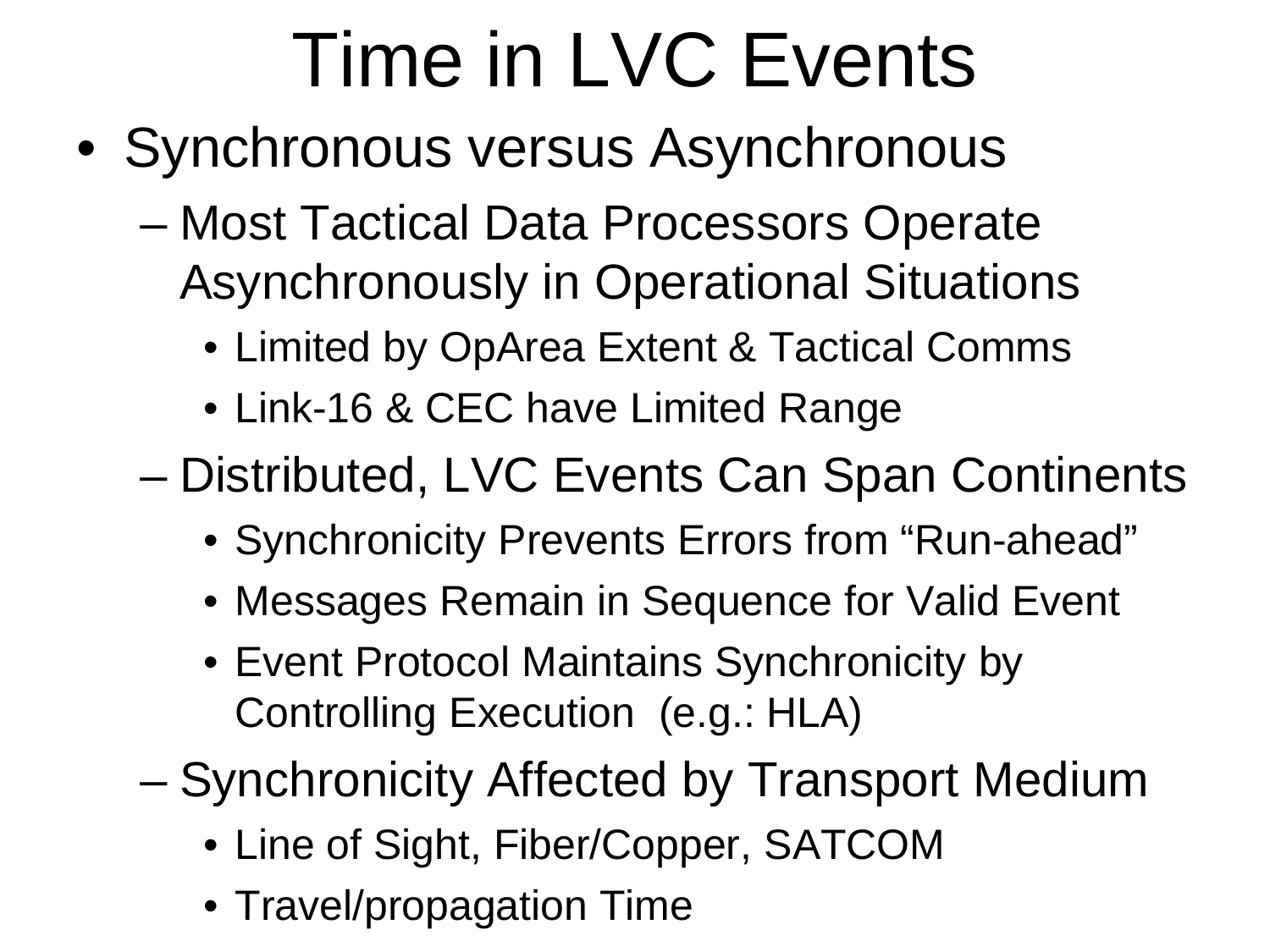## Correlation of Phenomena

- The SNE is Dynamic NOT Static
- Phenomena Interact with Each Other
- SNE Responds to Simulation
	- Weapon Effects
	- Infrastructure Changes
	- Jamming
- Validate SNE Phenomena Interactions
	- In Terms of Performance Metrics for Test
	- For Correct Representations to Federates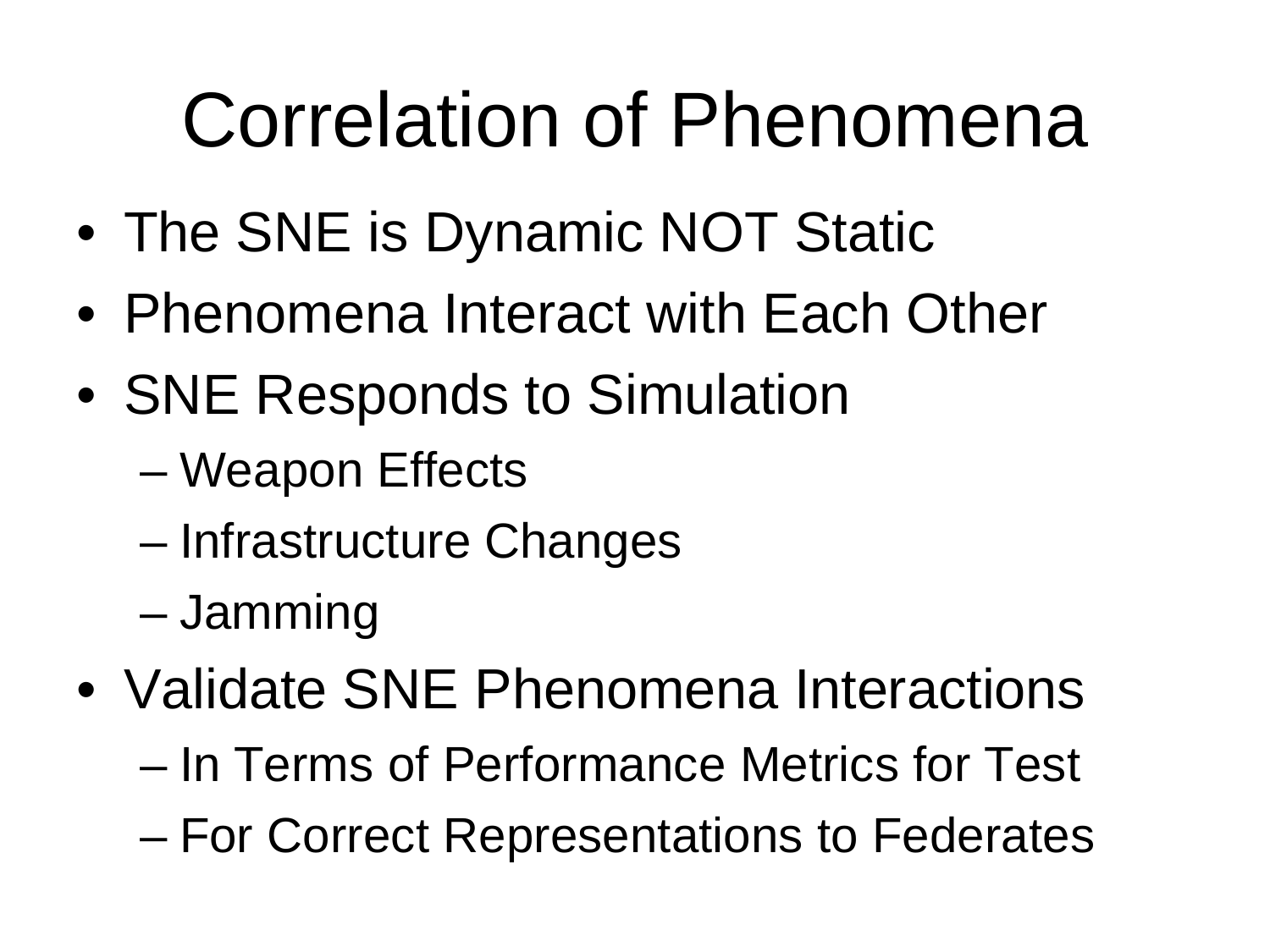### The Synthetic Natural Environment



*Source: Web-based Technical Reference on Simulation Interoperability*, Michael D. Proctor (Editor).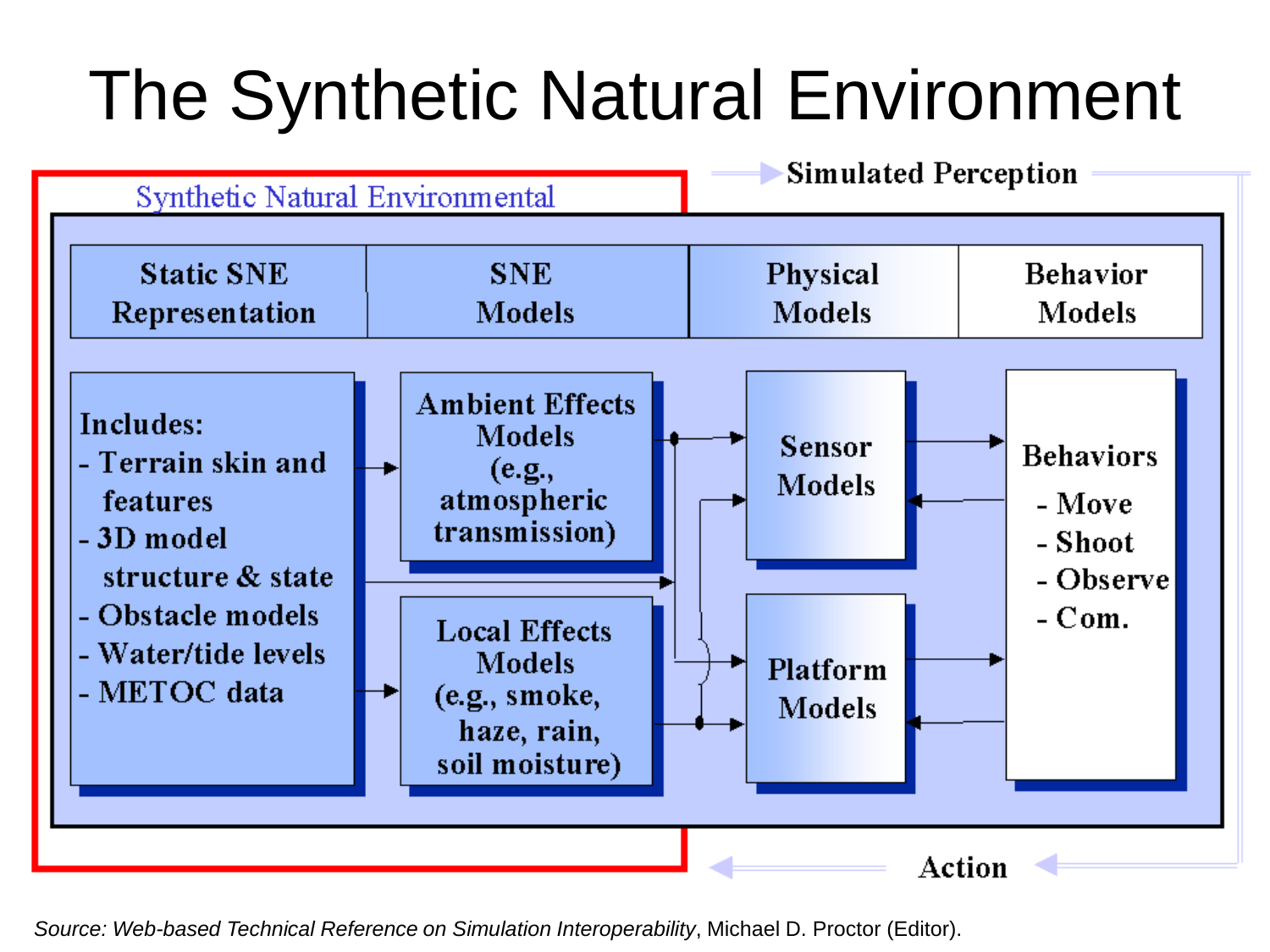### Environmental Data Cube Support System

#### "A Factory to Foxhole Process"



Source: USAF ASNE Brief to the Defense M&S Conference, March 2008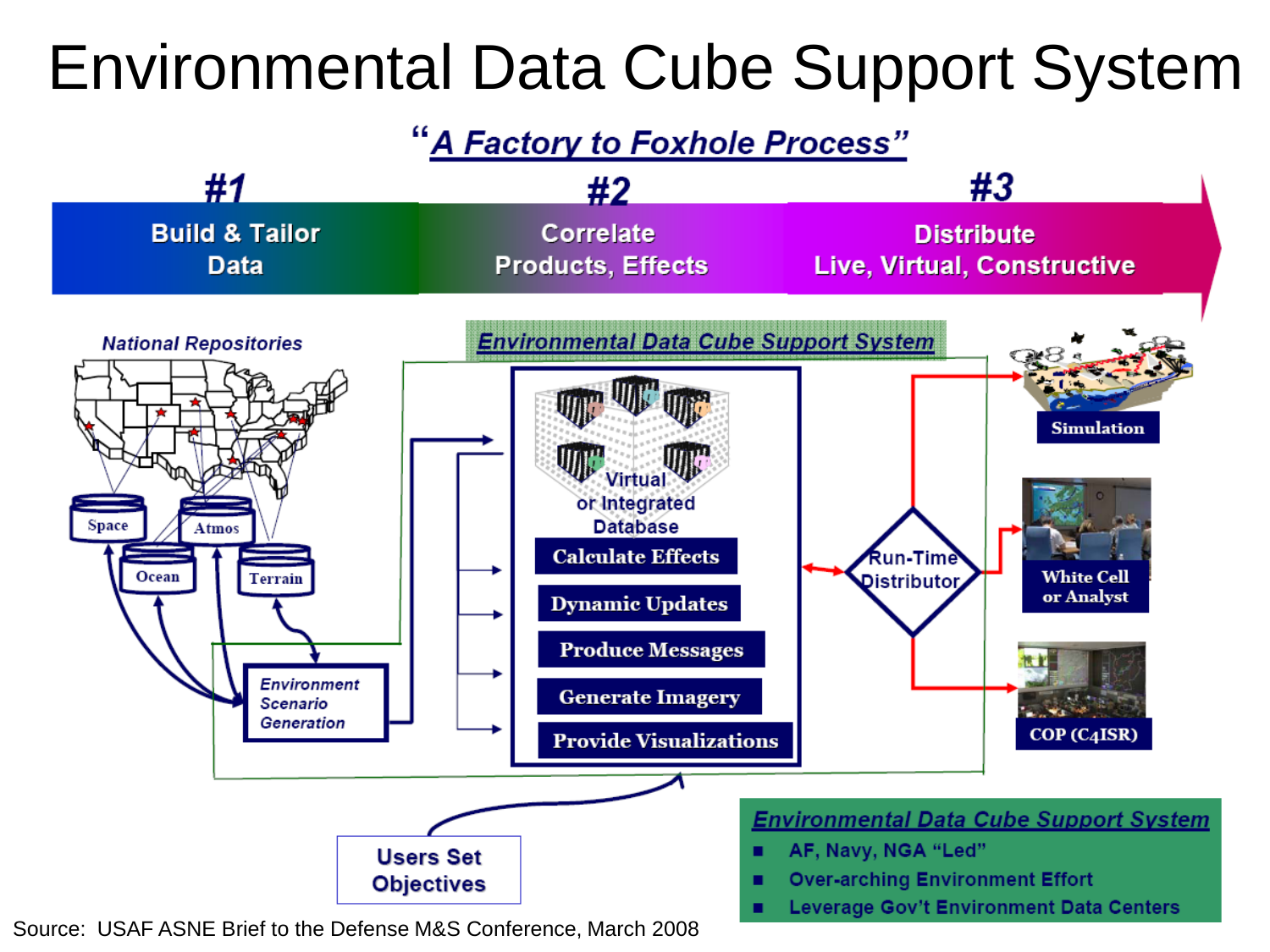### SOCOM Common Database

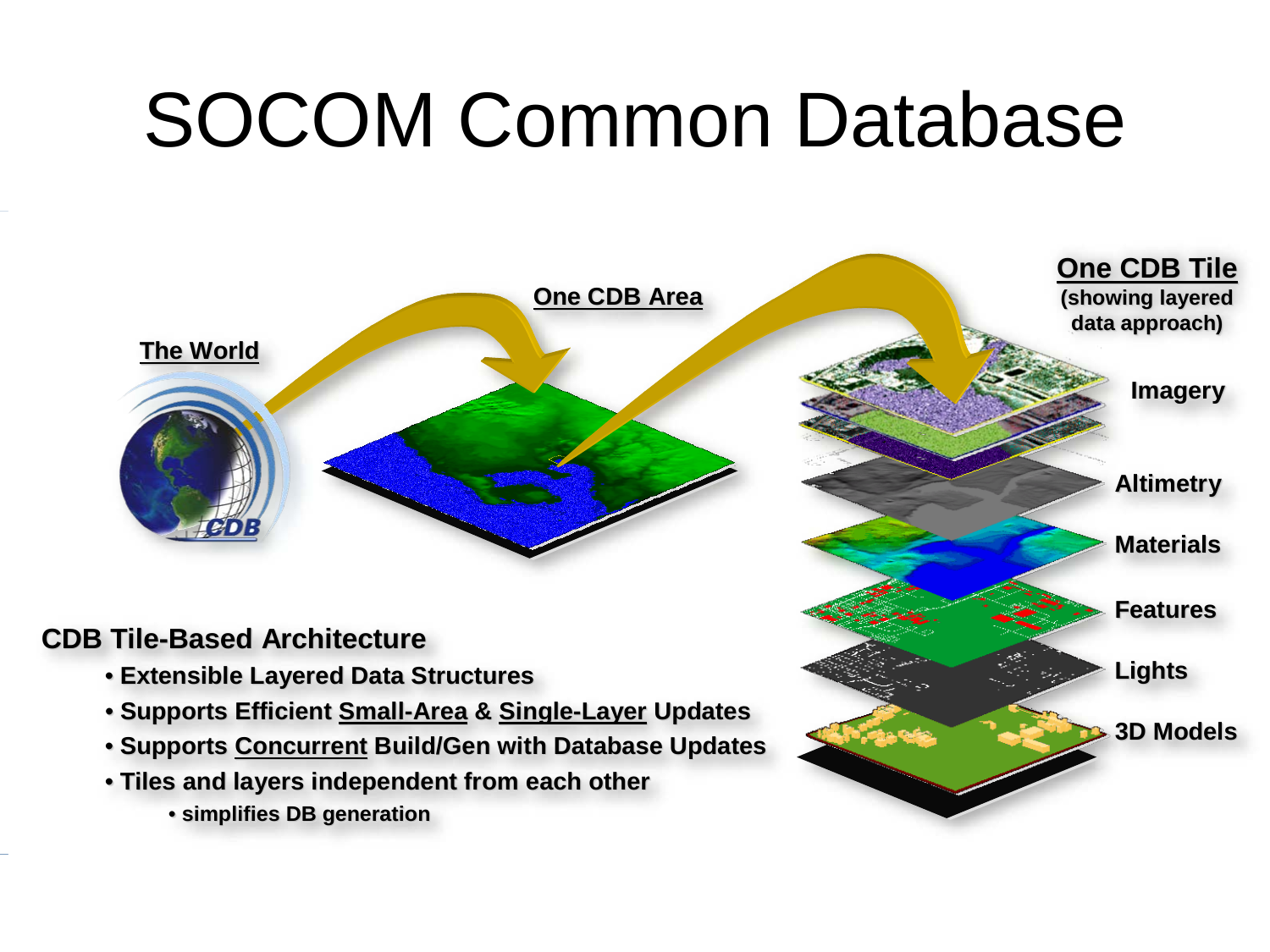### **Point-to-Point Distribution and Data Mediation**





- •**Expensive and time consuming**
- •**Often unreliable and noninteroperable**
- •**Unique conversion needed for each source**
- •**Increase in sources geometrically increases number of conversions**
- •**Significant reduction in conversion cost**
- •**Higher reliability, interoperability, integration, and reduction of correlation error**
- •**Common and open standards, tools, and software reuse**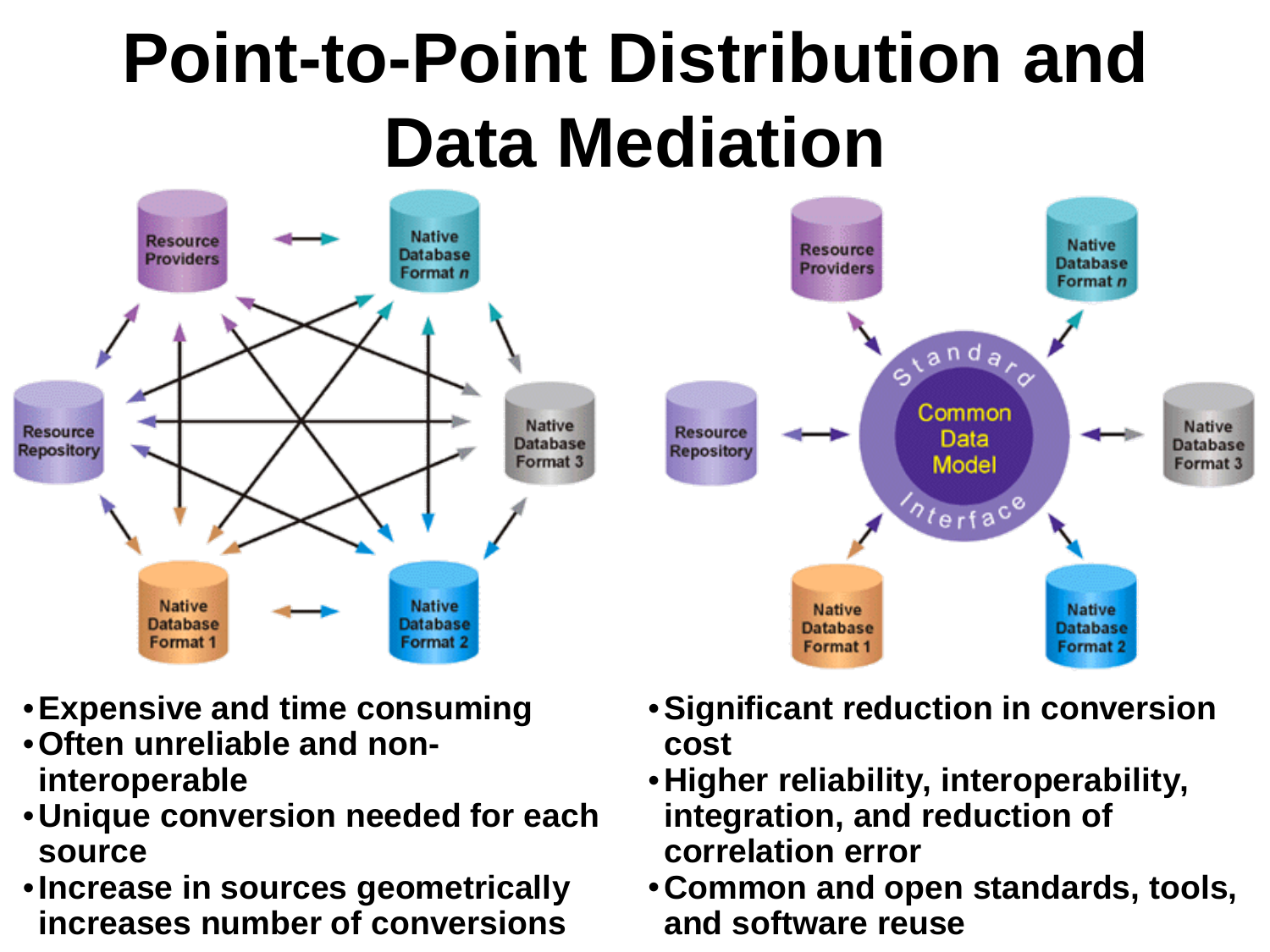### Producer Formats

- Three General Types
	- Geographic
	- Imagery
	- 3-D Models
- For Synthetic Environments
	- User Must Consolidate into Single Structure
	- Features & Phenomena Layered in Database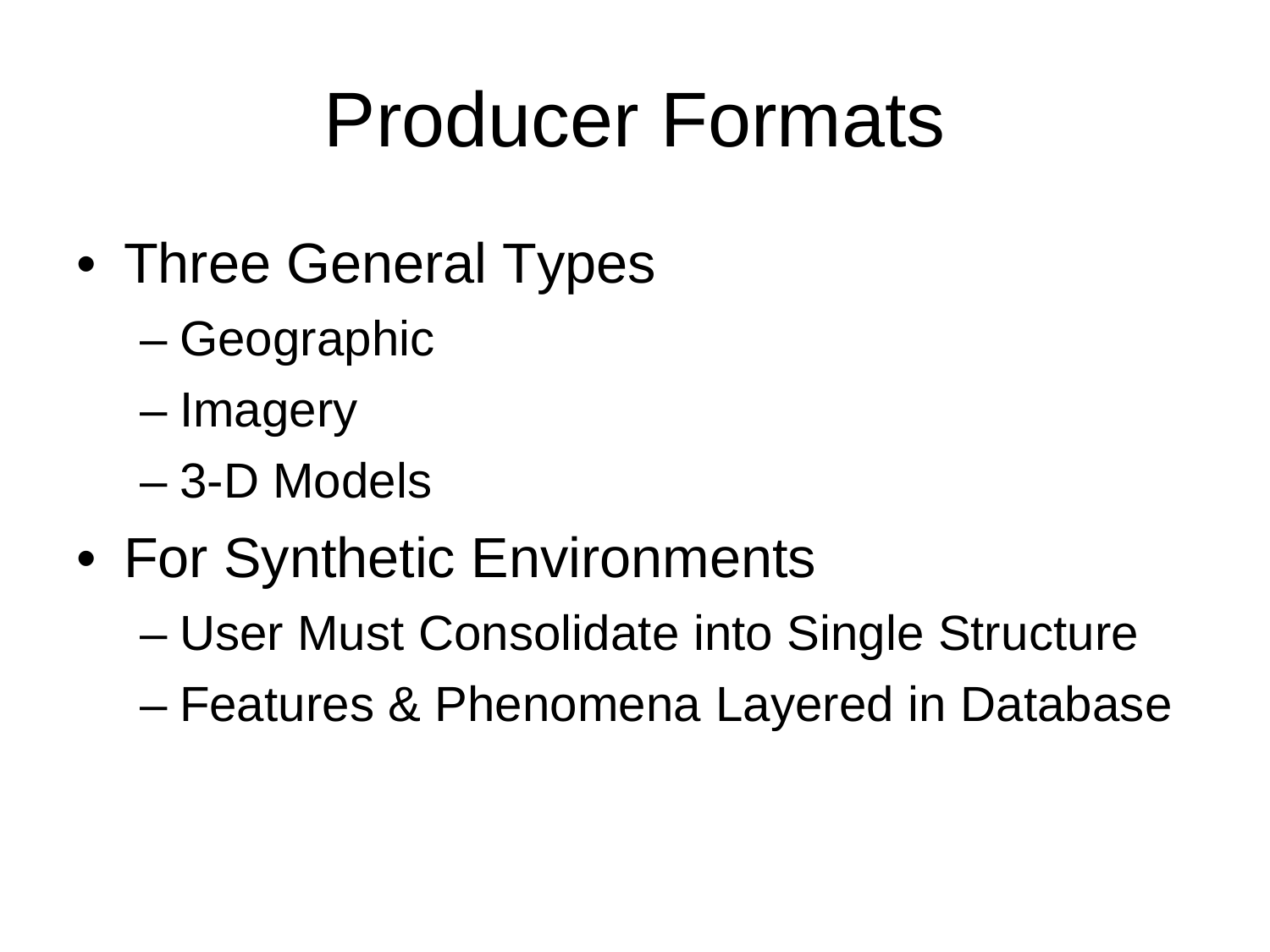## SEDRIS Standard Applications

**Humidity - Refractive Effects** 

**Wind-driver** Circulation

Fog

**Wind Speed / Direction** 

Sensible & Latent Her

**Tidal Pulse** 

**Coastal Configuration** 

Slope (Ocean Floor)

**Sub-bottom Structu** 

*to describe the environment*

*DRM, EDCS, and SRM are used together* 

Dust

Aerosol

**Rain Rate** 

Electro-optics

**Structures** 

**Sediment Transport** 

**Hydrography - Fine Scales** 

**Watermass Thermal - Acoustic Structure** 

Electro-magnetic

**Trafficability** 

**SEDRIS Data Representation Model (DRM)**

*Gives the constructs to express and "shape" environmental data*

**SEDRIS Spatial Reference Model (SRM)**

*Makes the environmental description readable in other coordinates*

**SEDRIS Application Program Interface (API)**

> *Provides software access to individual elements of environmental data*

*API and STF are used to exchange the description of the environment*

**Environmental Data Coding Specification (EDCS)** *Names and identifies types of objects in an environmental description*

**SEDRIS Transmittal Format (STF)** *Transfers complete "chunks" of environmental data*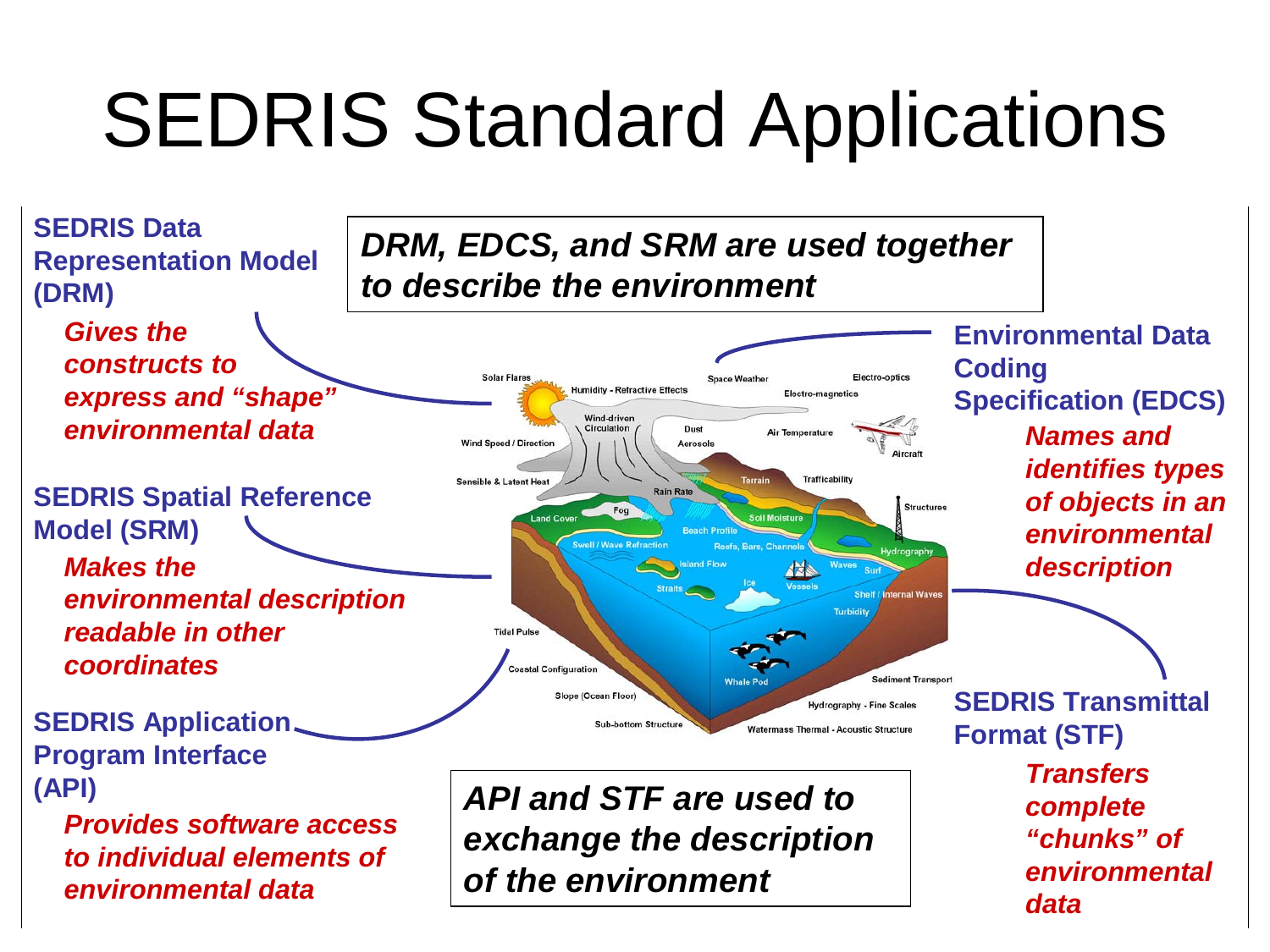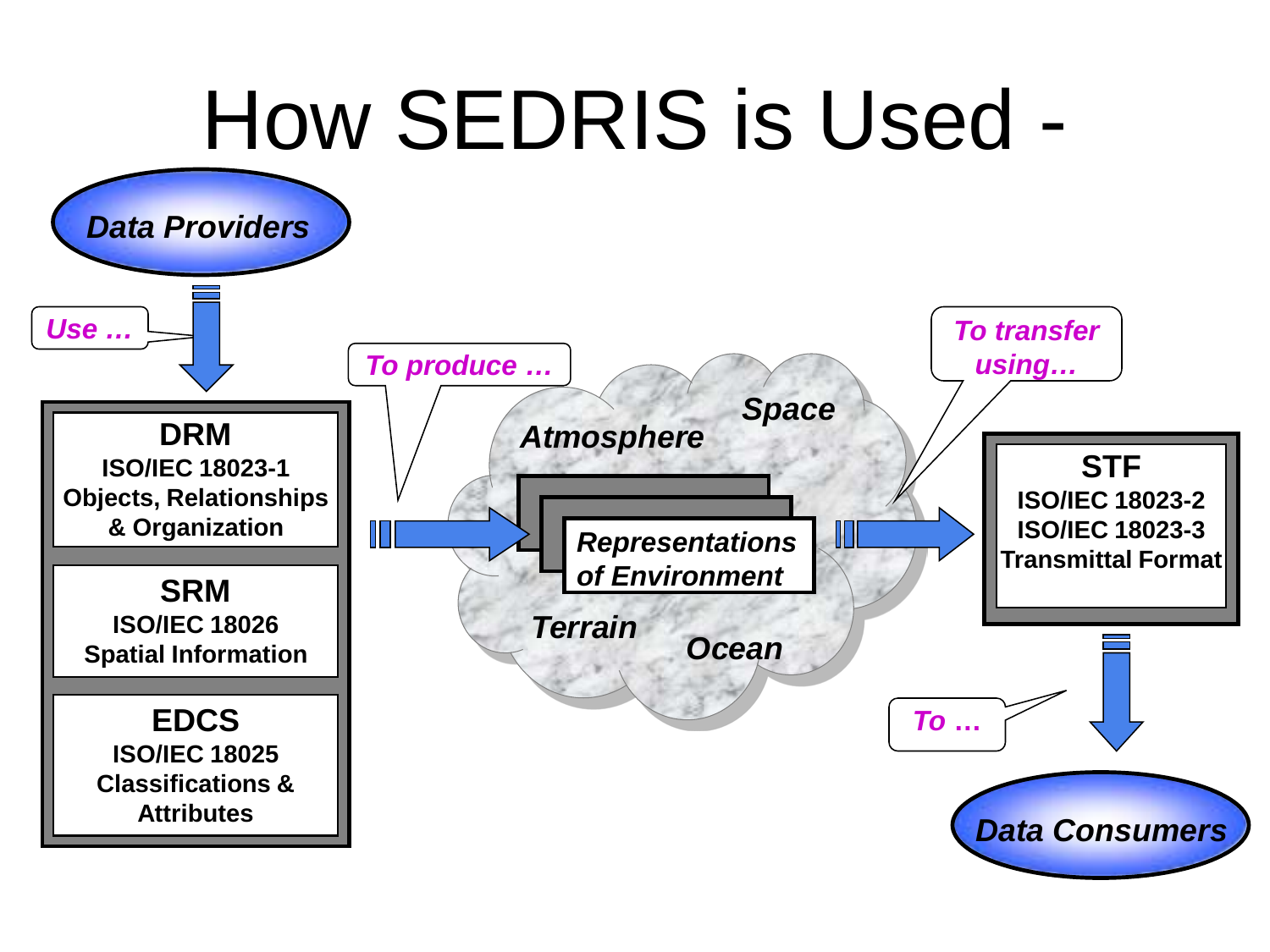### **Data Verification, Validation and Certification**

- Definitions
- Scale/resolution
- Accuracy of Conversions of Units
- Time step/refresh rate
- Correlation of Phenomena
- Type of Synthetic Data
	- Representation of the Live Environment
	- Representation of a Notional Environment
	- Representation of an Imagined Environment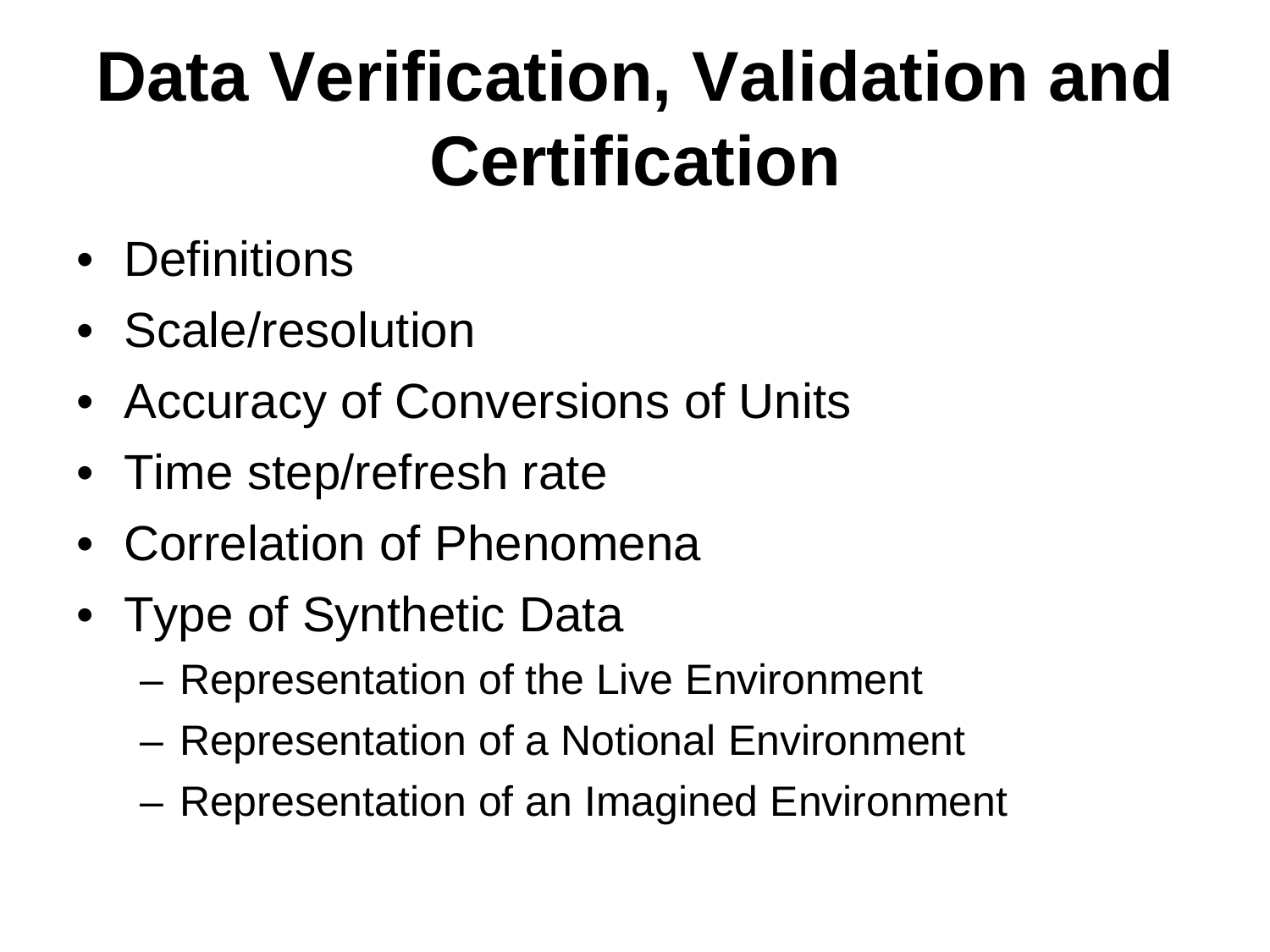### Data Certification

- Certification of a data set is the statement by its developer that it meets specified accuracy and precision criteria and has been validated against accepted standards.
- On the user's side of the equation, the data are certified for use with a specific M&S application. (Part of the accreditation process)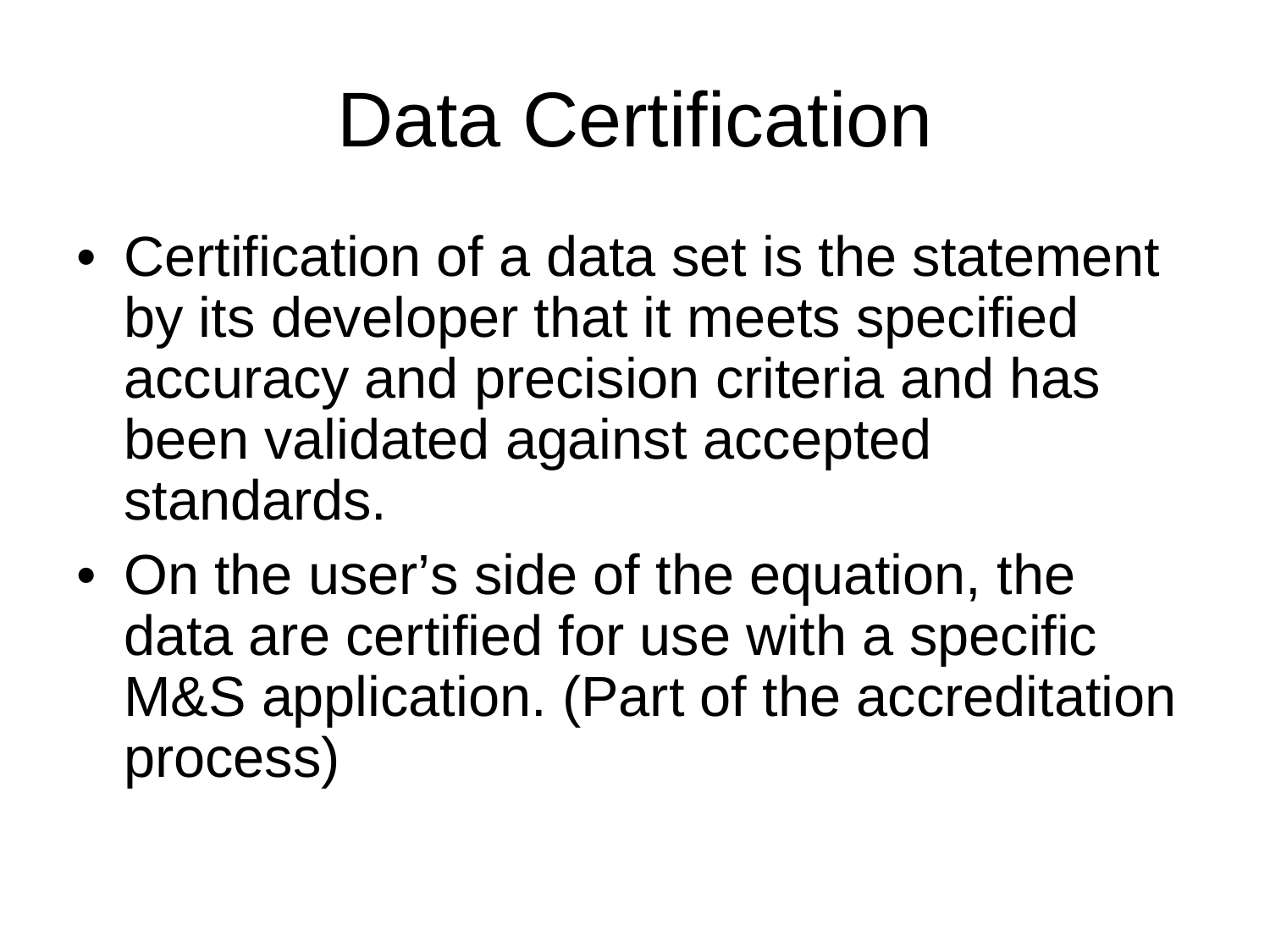### Synthetic Natural Environments and T&E

- Requirements for SNE are Driven by the M&S Requirements for T&E Support
- SNE Incorporates Relevant
	- Environmental Factors
	- Interactions
- SNE Accuracy and Precision
	- To Support T&E Objectives
- Realistic Test Environment
	- Test Boundaries of Operating Environment
	- Stress System—Areas not Possible in Field Test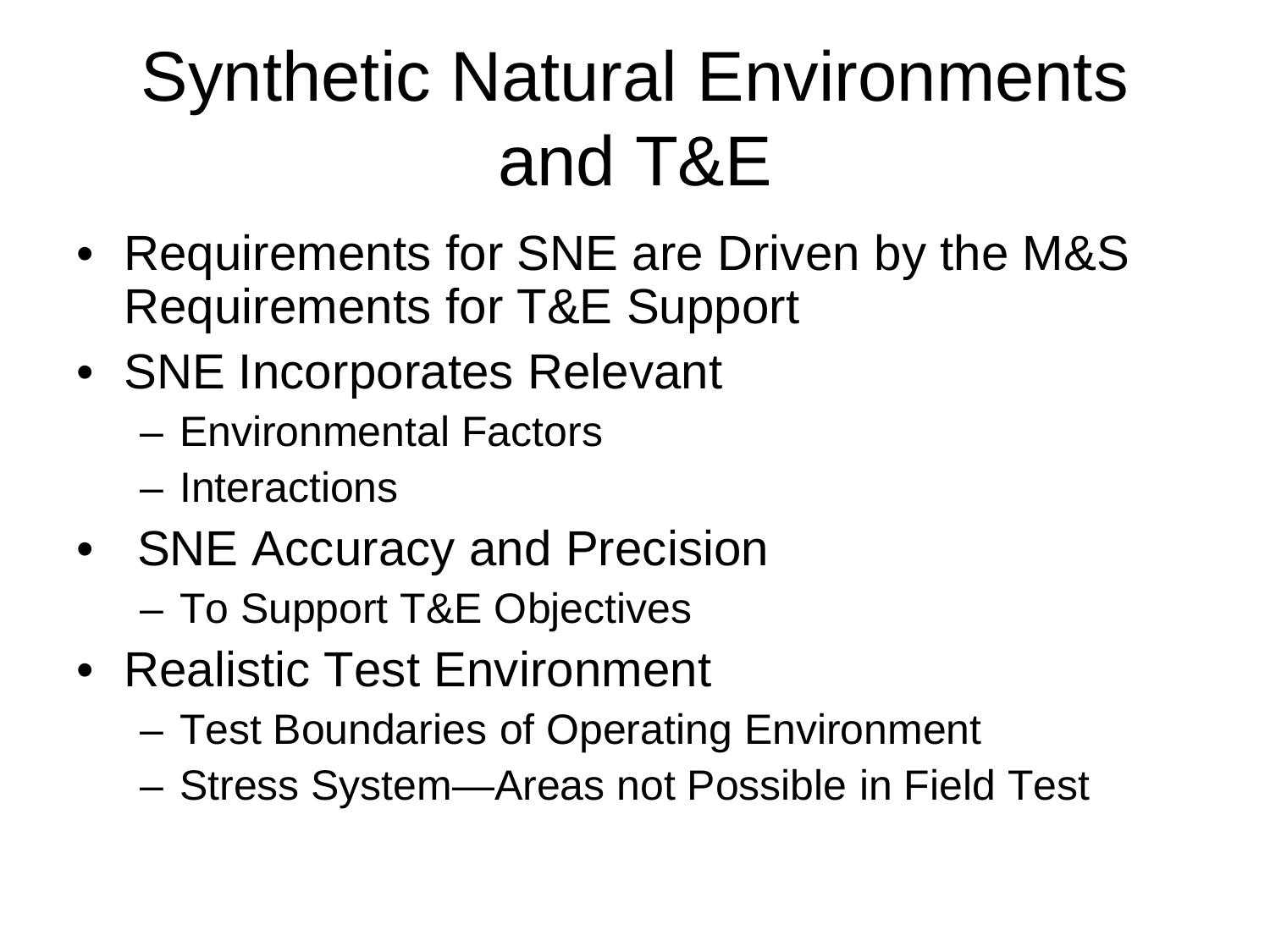# Testing the Net-centric System

- Information Operations Network Analysis Model (IO/NA)
	- To optimize the planning and execution of operational tests, and extrapolate beyond available test conditions to support operational evaluations
	- The IO Range and other communities use it for training, experimentation
	- Provides three major capabilities:
		- **N***etwork Visualization*
		- *Network Scenario Development*
		- *Network Analyzer*
- Synthetic Natural Environment—Incorporates:
	- Environment at all Nodes
	- Inter-node Propagation Effects
	- Physical Vulnerabilities to Attack
	- Conditions at Alternate/Back-up Sites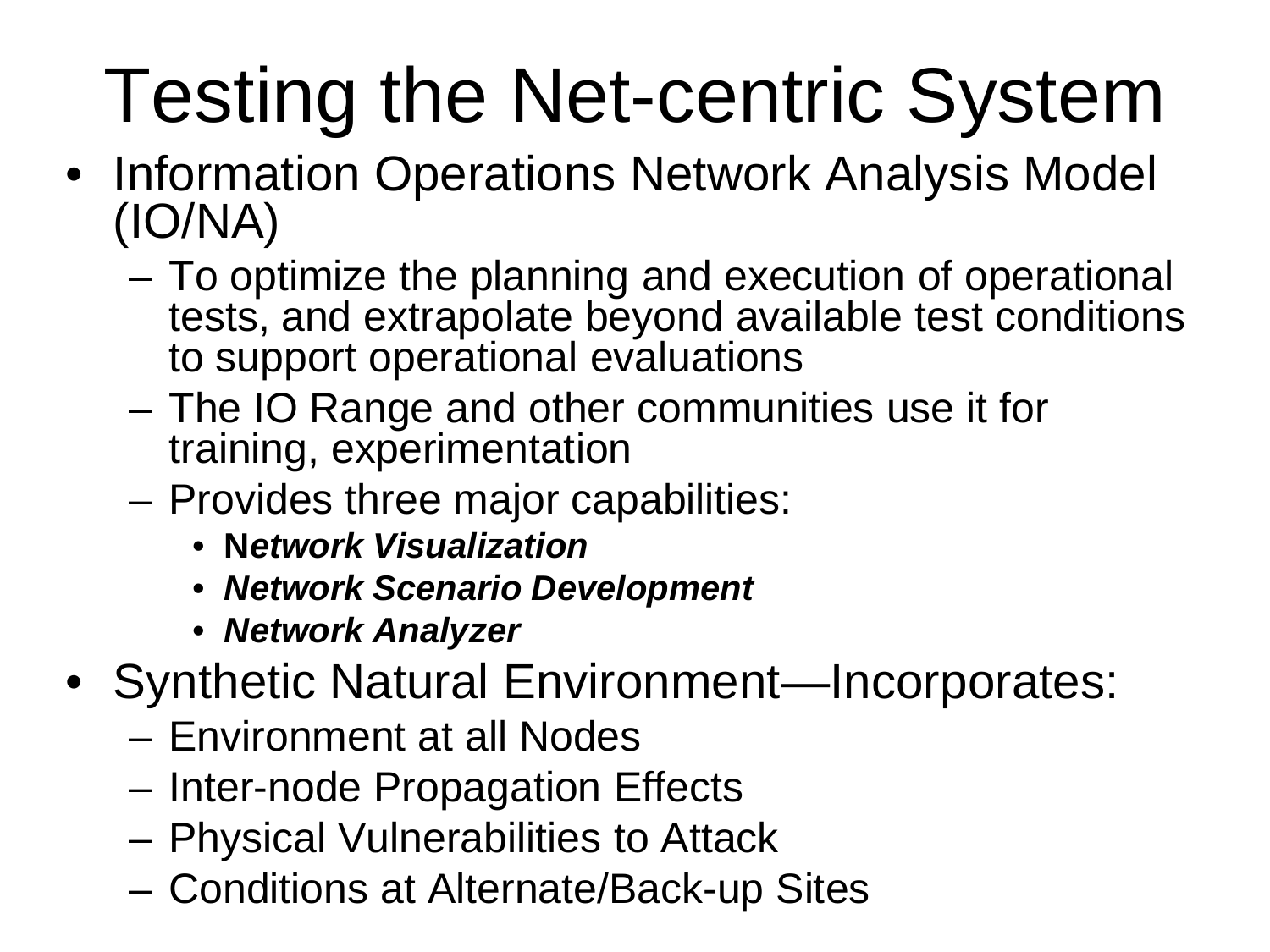### Testing Systems in a Net-centric Environment

- Test by Relevant Use Case
	- The Internet & GIG Considered a "Given" (System Operating in Net-Centric Environment)
	- Scenario Must Stress/Test Key Performances
- Preload Scenario Environment at All Nodes
	- All Relevant Factors Included
	- Ensure all Interactions Verified & Validated
- Test Capability of Net to Support System
	- Correctly Report/Propagate Changes (Weather …)
	- Measure Data Flows and Latencies
	- Ability of Nodes to Remain Synchronized with Event
	- L-V-C Units have Common Operating Picture